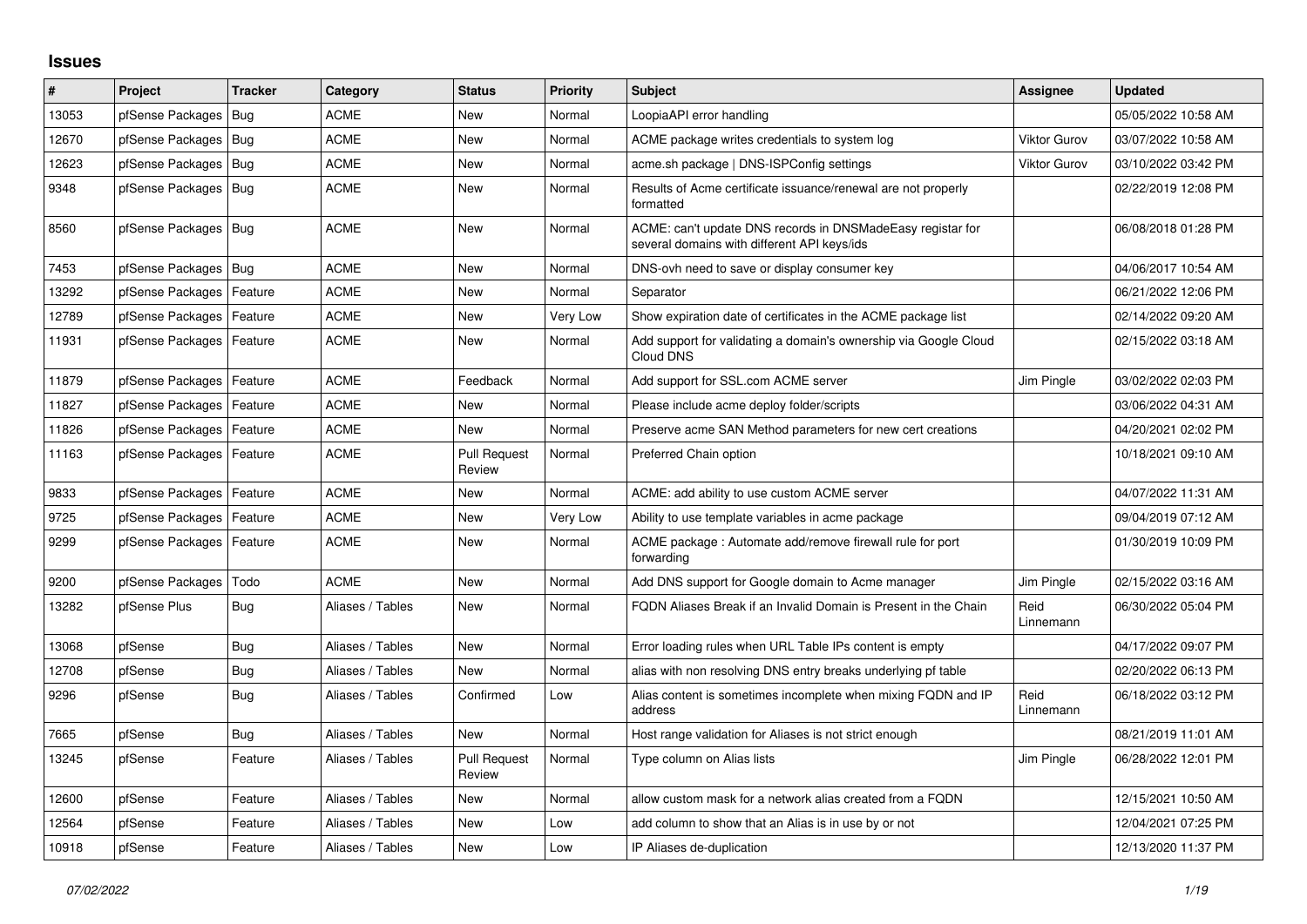| ∦     | Project                    | <b>Tracker</b> | Category         | <b>Status</b>                 | Priority | <b>Subject</b>                                                                                                | Assignee              | <b>Updated</b>      |
|-------|----------------------------|----------------|------------------|-------------------------------|----------|---------------------------------------------------------------------------------------------------------------|-----------------------|---------------------|
| 10290 | pfSense                    | Feature        | Aliases / Tables | New                           | Very Low | Firewall Aliases Add button on top of list                                                                    |                       | 07/10/2021 01:03 PM |
| 5735  | pfSense                    | Feature        | Aliases / Tables | New                           | Very Low | Automaticaly add DHCP leases to alias list or make it readable in<br>selected fields                          |                       | 08/21/2019 11:01 AM |
| 4195  | pfSense                    | Feature        | Aliases / Tables | New                           | Low      | Aliases: sections                                                                                             |                       | 08/21/2019 11:01 AM |
| 3387  | pfSense                    | Feature        | Aliases / Tables | New                           | Normal   | process_alias_urltable Frequency                                                                              |                       | 08/21/2019 11:01 AM |
| 1979  | pfSense                    | Feature        | Aliases / Tables | New                           | Normal   | Add some default read-only system aliases                                                                     | Jim Pingle            | 08/21/2019 11:01 AM |
| 11898 | pfSense Packages           | Bug            | apcupsd          | New                           | Normal   | PHP error from apcupsd dashboard widget                                                                       |                       | 05/07/2021 09:12 AM |
| 11375 | pfSense Packages           | Bug            | apcupsd          | New                           | Normal   | UPS Type <blank> for USB APC</blank>                                                                          |                       | 02/26/2021 11:10 AM |
| 10845 | pfSense Packages           | Bug            | apcupsd          | New                           | Normal   | apcupsd doesn't stop when not enabled                                                                         |                       | 08/24/2020 10:16 AM |
| 12101 | pfSense Packages           | Bug            | arpwatch         | Assigned                      | Normal   | ArpWatch Suppression Mac for "flip-flop" not suppressing                                                      | Viktor Gurov          | 10/09/2021 07:19 PM |
| 8454  | pfSense Packages           | Bug            | arpwatch         | New                           | Very Low | Arpwatch package break email notifications from other sources                                                 |                       | 06/23/2022 07:49 PM |
| 12812 | pfSense Packages   Feature |                | arpwatch         | New                           | Normal   | Would it be helpful if the FreeBSD net-mgmt/arpwatch port had an<br>option to use mail/dma for mail delivery? |                       | 02/16/2022 06:09 PM |
| 13093 | pfSense                    | <b>Bug</b>     | Authentication   | In Progress                   | Normal   | LDAP authentication fails with extended query and RFC2307 group<br>lookups enabled                            | Chris Linstruth       | 06/28/2022 06:09 PM |
| 12726 | pfSense                    | Bug            | Authentication   | New                           | Normal   | LDAP select container button auto populate                                                                    |                       | 01/25/2022 01:48 PM |
| 12715 | pfSense                    | Bug            | Authentication   | New                           | Normal   | Long system startup time when LDAP is configured and unavailable<br>during startup.                           | Christian<br>McDonald | 01/24/2022 05:50 AM |
| 12519 | pfSense                    | Bug            | Authentication   | New                           | Normal   | Fail authentication using special character in password via the LDAP<br>connector                             |                       | 11/12/2021 07:39 AM |
| 12283 | pfSense                    | <b>Bug</b>     | Authentication   | New                           | Normal   | LDAP/RADIUS authentication servers configuration does not allow<br>source IP address to be specified          |                       | 08/20/2021 01:15 AM |
| 12225 | pfSense                    | <b>Bug</b>     | Authentication   | <b>Pull Request</b><br>Review | Normal   | Group membership field is not needed for remote groups                                                        | <b>Viktor Gurov</b>   | 06/28/2022 12:01 PM |
| 12095 | pfSense                    | Bug            | Authentication   | New                           | Normal   | Memory leak in pcscd                                                                                          |                       | 06/01/2022 01:01 PM |
| 11626 | pfSense Plus               | <b>Bug</b>     | Authentication   | New                           | Normal   | Google LDAP connection failed due to lack of SNI for TLS 1.3                                                  | Luiz Souza            | 06/27/2022 07:23 AM |
| 10765 | pfSense                    | Bug            | Authentication   | New                           | Normal   | Ampersands in Idap extended query are escaped twice                                                           |                       | 09/02/2020 07:55 AM |
| 10352 | pfSense                    | <b>Bug</b>     | Authentication   | New                           | Very Low | RADIUS authentication fails with MSCHAPv1 or MSCHAPv2 when<br>passwords contain international characters      |                       | 06/20/2022 04:04 PM |
| 8087  | pfSense                    | <b>Bug</b>     | Authentication   | New                           | Normal   | Provide Calling-Station-ID to RADIUS backed VPN connections                                                   |                       | 06/06/2020 05:36 AM |
| 5652  | pfSense                    | Bug            | Authentication   | New                           | Normal   | Radius IETF Class Group Assignment - Incorrect Standard                                                       |                       | 08/13/2019 01:39 PM |
| 13260 | pfSense                    | Feature        | Authentication   | New                           | Normal   | Add support for OpenVPN static-challenge                                                                      |                       | 06/09/2022 02:04 PM |
| 12863 | pfSense                    | Feature        | Authentication   | New                           | Very Low | dynamically tune sha512crypt rounds                                                                           | Jim Pingle            | 03/19/2022 12:53 PM |
| 12546 | pfSense Plus               | Feature        | Authentication   | New                           | Normal   | Add 2FA Support to pfSense Plus Local Database Authentication                                                 |                       | 06/25/2022 05:30 PM |
| 12458 | pfSense                    | Feature        | Authentication   | New                           | Normal   | Use "unixHomeDirectory" instead of "homeDirectory" when LDAP<br>authentication server is Active Directory     |                       | 10/15/2021 08:18 AM |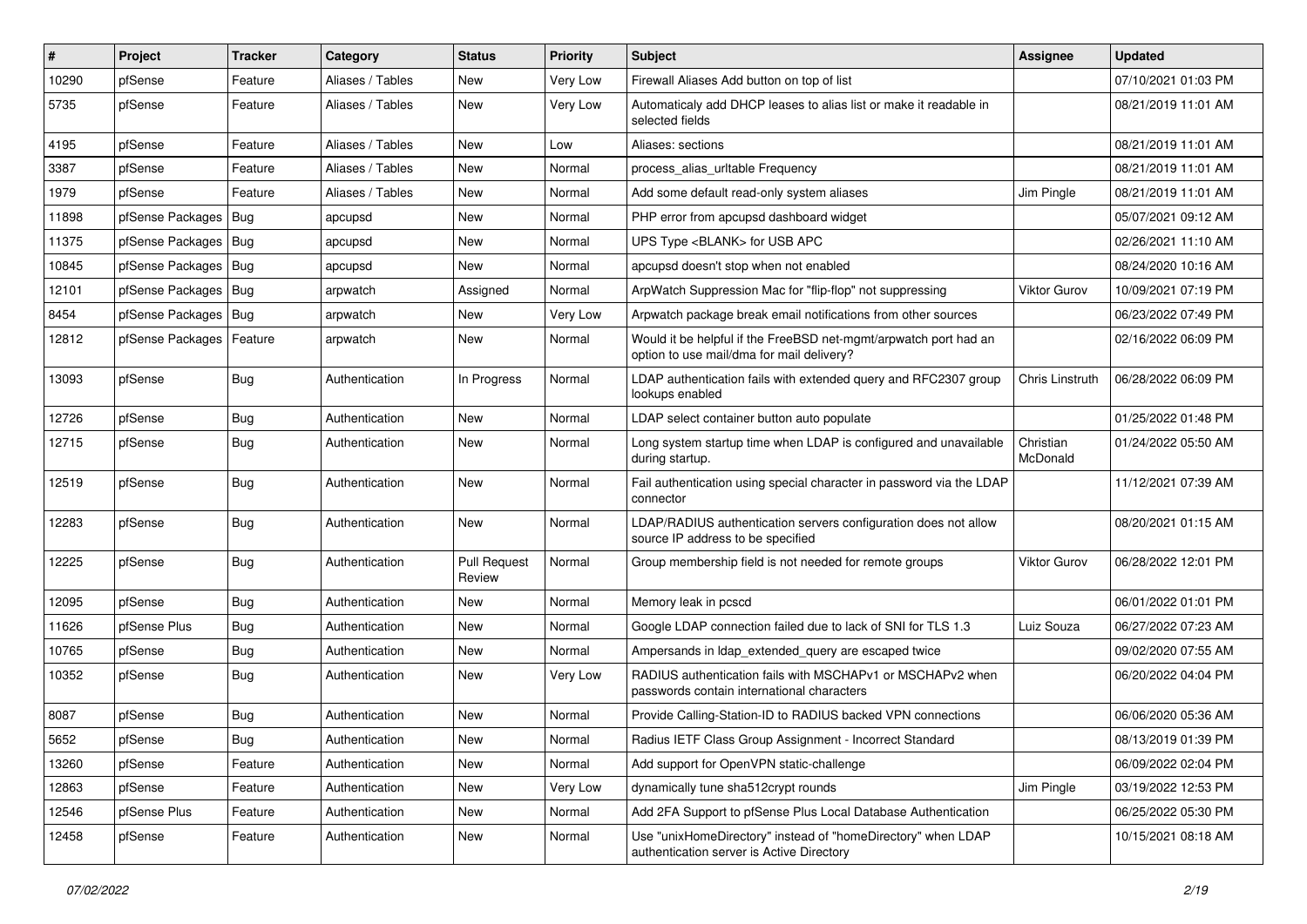| #     | Project                | <b>Tracker</b> | Category         | <b>Status</b> | <b>Priority</b> | <b>Subject</b>                                                                                                                      | <b>Assignee</b>     | <b>Updated</b>      |
|-------|------------------------|----------------|------------------|---------------|-----------------|-------------------------------------------------------------------------------------------------------------------------------------|---------------------|---------------------|
| 12091 | pfSense                | Feature        | Authentication   | New           | Normal          | RFE: Add support for sssd authentication                                                                                            |                     | 12/10/2021 04:55 PM |
| 11920 | pfSense Plus           | Feature        | Authentication   | <b>New</b>    | Normal          | SAML Authentication for pfSense (VPN and webConfigurator)                                                                           |                     | 05/14/2021 12:56 AM |
| 10843 | pfSense                | Feature        | Authentication   | New           | Normal          | Allow user manager settings to specify multiple authentication<br>servers                                                           |                     | 01/13/2022 07:22 AM |
| 9937  | pfSense                | Feature        | Authentication   | New           | Normal          | OpenVPN Login User Privilege                                                                                                        |                     | 11/29/2019 08:46 AM |
| 9288  | pfSense                | Feature        | Authentication   | <b>New</b>    | Normal          | SSHGuard add pfSense signature in standard                                                                                          |                     | 08/14/2019 01:19 PM |
| 9222  | pfSense                | Feature        | Authentication   | New           | Normal          | Add sshguard log when release an IP                                                                                                 |                     | 08/14/2019 01:00 PM |
| 9165  | pfSense                | Feature        | Authentication   | <b>New</b>    | Normal          | only IPs can be added to sshguard whitelist                                                                                         |                     | 04/21/2022 12:39 PM |
| 8775  | pfSense                | Feature        | Authentication   | New           | Very Low        | Use SRV record for LDAP Authentication                                                                                              |                     | 05/06/2020 07:49 AM |
| 8694  | pfSense                | Feature        | Authentication   | <b>New</b>    | Very Low        | Client CA Auth for PFSense WebGui                                                                                                   |                     | 08/21/2019 09:25 AM |
| 6742  | pfSense                | Feature        | Authentication   | New           | Normal          | OAuth2 authentication for OpenVPN (and for FreeRadius)                                                                              | Jim Thompson        | 10/19/2020 09:19 AM |
| 5825  | pfSense                | Feature        | Authentication   | <b>New</b>    | Normal          | Allow EAP-RADIUS for authentication servers                                                                                         |                     | 08/21/2019 10:32 AM |
| 4242  | pfSense                | Feature        | Authentication   | New           | Normal          | Two Factor or OTP Authentication for Admin Interface                                                                                |                     | 01/04/2022 12:07 PM |
| 4098  | pfSense                | Feature        | Authentication   | New           | Normal          | Add option to force a password change on login                                                                                      |                     | 08/21/2019 10:31 AM |
| 11266 | pfSense Packages       | Feature        | AutoConfigBackup | <b>New</b>    | Very Low        | Give an option to list restore point in "reverse" order/latest at the top.                                                          |                     | 01/19/2021 06:58 PM |
| 12767 | pfSense Packages       | Bug            | Avahi            | New           | Normal          | Package radavahi-daemon does does not exist in current pfSense<br>version and it has been removed``` message on pfSense 2.7 restore |                     | 02/07/2022 11:28 AM |
| 12329 | pfSense Packages       | Feature        | Avahi            | New           | Normal          | Add optional floating firewall rules for IPv4 and IPv6                                                                              |                     | 02/09/2022 04:43 PM |
| 9497  | pfSense Packages   Bug |                | AWS VPC          | <b>New</b>    | Normal          | AWS VPN Wizard: WebGUI times out.                                                                                                   |                     | 11/13/2019 10:07 AM |
| 9495  | pfSense Packages   Bug |                | AWS VPC          | New           | Normal          | AWS VPC VPN wizard produces incorrect config (SHA256 should<br>be SHA1)                                                             |                     | 08/19/2019 02:45 PM |
| 13039 | pfSense Packages       | Feature        | AWS VPC          | <b>New</b>    | Normal          | Handle transit gateway VPNs in the AWS VPN wizard                                                                                   |                     | 04/11/2022 07:31 AM |
| 11098 | pfSense Packages   Bug |                | Backup           | Feedback      | Normal          | Backup Files and Directories plugin crashes firewall if /root specified<br>as backup location                                       | <b>Viktor Gurov</b> | 12/23/2021 10:45 AM |
| 10900 | pfSense Packages   Bug |                | Backup           | Feedback      | Normal          | /packages/backup/backup.php?a=download&t=backup HTTP 504,<br>or Sends PHP Error Message as ASCII/Text file Named<br>pfsense.bak.tgz |                     | 04/05/2022 01:51 AM |
| 13289 | pfSense                | <b>Bug</b>     | Backup / Restore | <b>New</b>    | Low             | Attempting to restore a 0 byte "config.xml" prints an error that the<br>file cannot be read                                         |                     | 06/28/2022 12:01 PM |
| 13132 | pfSense                | <b>Bug</b>     | Backup / Restore | <b>New</b>    | Normal          | Two SSHDATA Sections in Restored Config Breaks Unit                                                                                 | Jim Pingle          | 06/29/2022 07:53 AM |
| 12774 | pfSense                | <b>Bug</b>     | Backup / Restore | New           | Normal          | Picture widget image is not saved in backup                                                                                         |                     | 04/04/2022 04:48 AM |
| 12249 | pfSense                | Bug            | Backup / Restore | New           | Normal          | HAProxy causing failed ACB backups                                                                                                  |                     | 11/15/2021 11:58 PM |
| 11110 | pfSense                | <b>Bug</b>     | Backup / Restore | New           | Normal          | Backup file should be checked before restoring a specific area                                                                      |                     | 12/05/2020 02:50 PM |
| 8076  | pfSense                | <b>Bug</b>     | Backup / Restore | New           | Normal          | User can easily apply an unusable interface configuration after<br>restore                                                          |                     | 08/14/2019 10:52 AM |
| 7757  | pfSense                | Bug            | Backup / Restore | New           | Normal          | Auto Config Backup fails to upload unless Default Gateway is up                                                                     |                     | 08/16/2019 12:47 PM |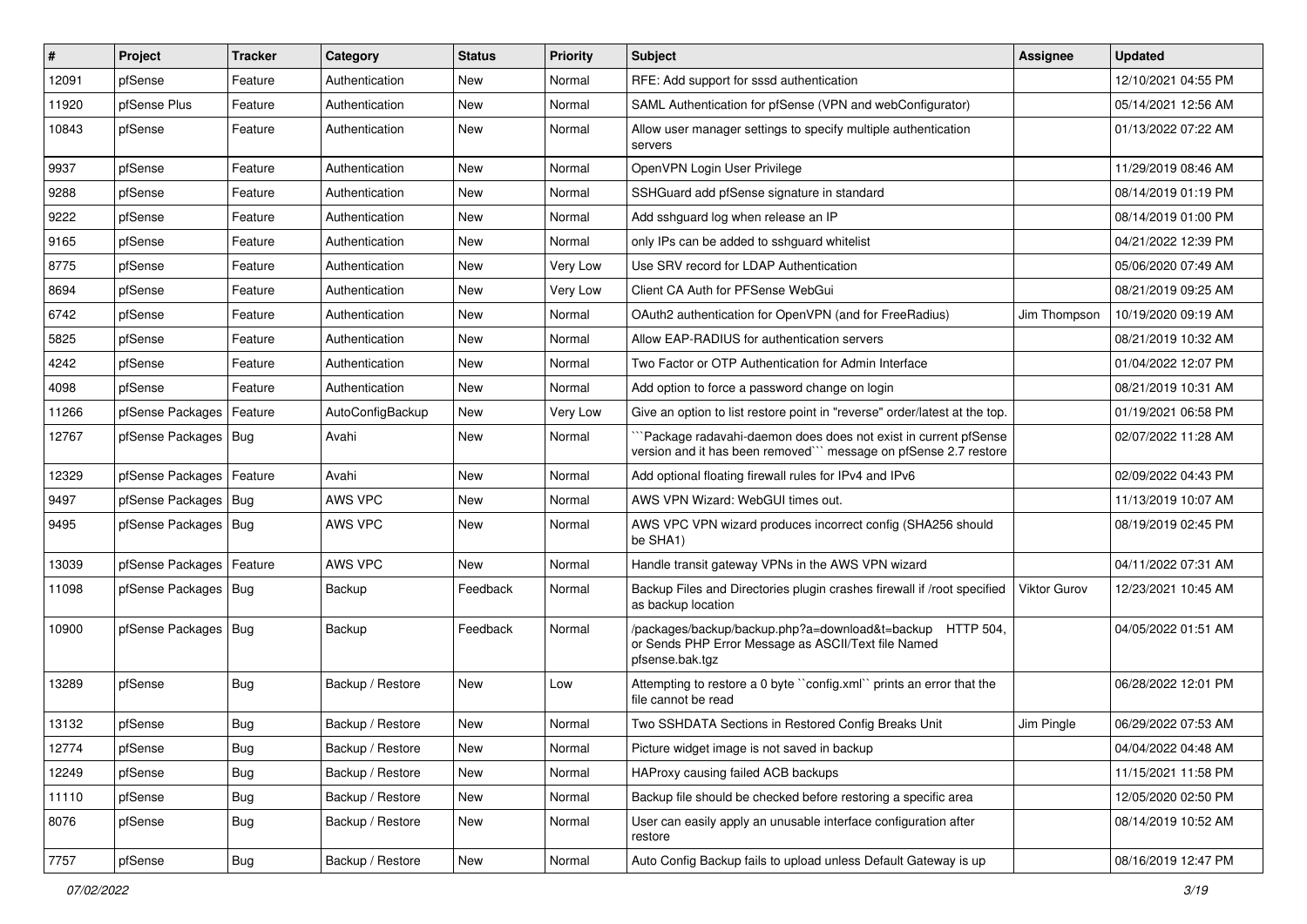| $\vert$ # | Project                       | <b>Tracker</b>     | Category         | <b>Status</b> | <b>Priority</b> | Subject                                                                                                  | <b>Assignee</b>       | <b>Updated</b>      |
|-----------|-------------------------------|--------------------|------------------|---------------|-----------------|----------------------------------------------------------------------------------------------------------|-----------------------|---------------------|
| 1738      | pfSense                       | <b>Bug</b>         | Backup / Restore | New           | Very Low        | Restore fails when username in backup is not matching                                                    |                       | 12/11/2021 07:51 PM |
| 12553     | pfSense                       | Feature            | Backup / Restore | New           | Normal          | Auto Config Backup: Allow selecting multiple backups for deletion                                        |                       | 02/22/2022 04:27 AM |
| 9775      | pfSense                       | Feature            | Backup / Restore | New           | Normal          | AutoConfigBackup - Rolling per day/hour cap on changes, retention<br>policy                              |                       | 09/20/2019 09:19 AM |
| 7688      | pfSense                       | Feature            | Backup / Restore | New           | Low             | AutoConfigBackup - Info Icon - username only                                                             |                       | 10/22/2017 10:46 AM |
| 6608      | pfSense                       | Feature            | Backup / Restore | <b>New</b>    | Low             | backup and restore dhcp                                                                                  |                       | 07/13/2016 04:09 PM |
| 4681      | pfSense                       | Feature            | Backup / Restore | New           | Normal          | AutoConfigBackup make a way to easily download a saved backup                                            |                       | 08/16/2019 12:46 PM |
| 3697      | pfSense                       | Feature            | Backup / Restore | New           | Normal          | New backup/restore area: Certificates                                                                    |                       | 03/11/2017 11:30 AM |
| 3696      | pfSense                       | Feature            | Backup / Restore | New           | Normal          | Multiple items backup/restore                                                                            |                       | 06/06/2014 02:33 PM |
| 1367      | pfSense                       | Feature            | Backup / Restore | <b>New</b>    | Normal          | Input validation on partial config restores                                                              |                       | 03/21/2011 01:16 AM |
| 286       | pfSense                       | Feature            | Backup / Restore | New           | Normal          | Backup/restore users individually                                                                        |                       | 01/09/2021 03:48 PM |
| 13205     | pfSense Docs                  | <b>New Content</b> | Backup / Restore | Feedback      | Normal          | <b>ZFS Boot Environment documentation</b>                                                                | Christian<br>McDonald | 05/31/2022 10:55 AM |
| 13114     | pfSense Packages              | Bug                | <b>BIND</b>      | Feedback      | Normal          | BIND calls rndc in rc stop when named is not running                                                     | <b>Stuart Wyatt</b>   | 05/04/2022 12:41 PM |
| 12869     | pfSense Packages   Bug        |                    | <b>BIND</b>      | Feedback      | Normal          | Bind DNS Package AAAA filtering Broken on new ZFS Installs                                               | Viktor Gurov          | 03/09/2022 12:38 PM |
| 11563     | pfSense Packages   Bug        |                    | <b>BIND</b>      | <b>New</b>    | High            | BIND GUI writes TXT records > 255 characters                                                             |                       | 02/27/2021 07:11 AM |
| 11343     | pfSense Packages   Bug        |                    | <b>BIND</b>      | Feedback      | Low             | Invalid link to pfSense-pkg-bind changelog                                                               | <b>Viktor Gurov</b>   | 04/05/2022 08:12 AM |
| 11074     | pfSense Packages   Bug        |                    | <b>BIND</b>      | New           | Low             | bind Zone Settings Zones, Save button opens "Confirmation<br>required to save changes"                   |                       | 11/16/2020 11:08 AM |
| 10760     | pfSense Packages   Bug        |                    | <b>BIND</b>      | <b>New</b>    | High            | pfSense BIND 9.14.12 server terminates due to assertion failure                                          |                       | 07/11/2020 04:53 PM |
| 10693     | pfSense Packages   Bug        |                    | <b>BIND</b>      | New           | Normal          | pfSense Bind Zone Editor UI does not update zone serial number<br>when a change is made                  |                       | 09/01/2021 12:51 AM |
| 10445     | pfSense Packages   Bug        |                    | <b>BIND</b>      | Feedback      | Normal          | BIND crashed when added RPZ. rpz is not a master or slave zone.                                          |                       | 04/21/2022 12:40 PM |
| 10330     | pfSense Packages   Bug        |                    | <b>BIND</b>      | Feedback      | Normal          | BIND zone configuration displays wrong DS resource record with<br>inline DNSSEC signing enabled          |                       | 04/21/2022 12:40 PM |
| 8197      | pfSense Packages   Bug        |                    | <b>BIND</b>      | <b>New</b>    | Normal          | BIND UI fails to properly update zone with inline DNSSEC signing<br>enabled                              |                       | 02/18/2019 05:23 PM |
| 13002     | pfSense Packages              | Regression         | <b>BIND</b>      | Feedback      | Normal          | BIND 9.16_13 could not find existing DNSSEC keys at<br>/cf/named/etc/namedb/keys due to directory change | <b>Viktor Gurov</b>   | 03/31/2022 12:14 PM |
| 11634     | pfSense Packages   Regression |                    | <b>BIND</b>      | <b>New</b>    | Normal          | bind hangs when pfsense is reconnecting as an openvpn client to a<br>TUN openvpn server                  |                       | 03/14/2021 07:23 AM |
| 9916      | pfSense Packages              | Feature            | <b>BIND</b>      | Feedback      | Normal          | Check allow-transfer in custom option when the zone is slave                                             |                       | 04/21/2022 12:40 PM |
| 8199      | pfSense Packages              | Feature            | <b>BIND</b>      | New           | Normal          | Support reordering and/or sort alphabetically across BIND package                                        |                       | 12/12/2017 02:05 AM |
| 8146      | pfSense Packages              | Feature            | <b>BIND</b>      | New           | Normal          | Zone Domain Records more powerfull for BIND Zones                                                        |                       | 08/13/2019 09:39 AM |
| 4472      | pfSense                       | Feature            | Build / Release  | New           | Normal          | Cryptographically sign every (sub-)release                                                               |                       | 08/13/2019 12:53 PM |
| 12782     | pfSense                       | Todo               | Build / Release  | New           | Normal          | Disable compatibility flag                                                                               | <b>Brad Davis</b>     | 06/28/2022 12:01 PM |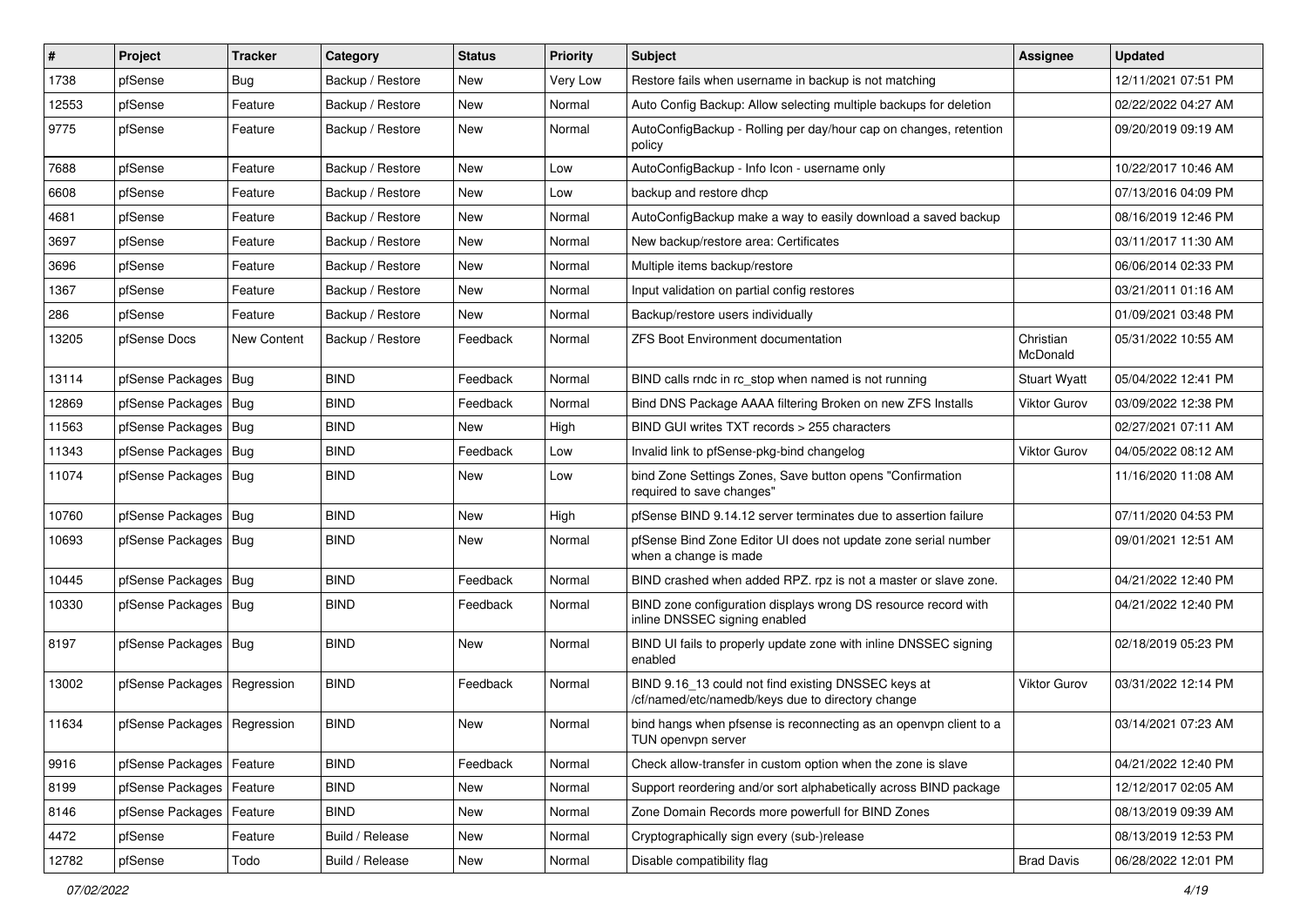| #     | Project | <b>Tracker</b> | Category              | <b>Status</b>                 | Priority | <b>Subject</b>                                                                                        | <b>Assignee</b>      | <b>Updated</b>      |
|-------|---------|----------------|-----------------------|-------------------------------|----------|-------------------------------------------------------------------------------------------------------|----------------------|---------------------|
| 13323 | pfSense | <b>Bug</b>     | <b>Captive Portal</b> | <b>New</b>                    | Normal   | Captive Portal breaks policy based routing for mac address<br>bypassed clients after upgrade to 22.05 | Kristof Provost      | 06/30/2022 09:46 AM |
| 13272 | pfSense | Bug            | <b>Captive Portal</b> | <b>Pull Request</b><br>Review | Very Low | Voucher CSV output has leading space before voucher code                                              | Jim Pingle           | 06/28/2022 12:01 PM |
| 13226 | pfSense | Bug            | <b>Captive Portal</b> | Confirmed                     | Normal   | Captive Portal doesn't disconnect established OpenVPN link                                            | Reid<br>Linnemann    | 05/30/2022 10:38 AM |
| 13215 | pfSense | <b>Bug</b>     | Captive Portal        | Assigned                      | Normal   | Allowed MAC/IP/Hostname traffic counts for authorized users                                           | Reid<br>Linnemann    | 05/31/2022 05:31 PM |
| 12730 | pfSense | <b>Bug</b>     | <b>Captive Portal</b> | New                           | Normal   | RADIUS accounting does not work if WAN is down                                                        |                      | 01/26/2022 05:13 AM |
| 12648 | pfSense | Bug            | <b>Captive Portal</b> | New                           | Normal   | Undocumented variables 'listenporthttp' and 'listenporthttps'                                         |                      | 12/28/2021 10:44 AM |
| 12467 | pfSense | <b>Bug</b>     | <b>Captive Portal</b> | <b>New</b>                    | Normal   | CP error on client disconnect after reboot                                                            |                      | 10/17/2021 05:35 AM |
| 12357 | pfSense | <b>Bug</b>     | Captive Portal        | New                           | Normal   | Captive Portal popup Logout button loads full login page in popup<br>when clicked                     |                      | 10/27/2021 12:10 PM |
| 7553  | pfSense | Bug            | <b>Captive Portal</b> | Confirmed                     | Very Low | Captive portal on a parent interface blocks traffic on VLAN interfaces<br>too                         |                      | 08/19/2018 03:15 PM |
| 5658  | pfSense | <b>Bug</b>     | <b>Captive Portal</b> | Confirmed                     | Low      | Files with the same name cannot be uploaded to multiple captive<br>portal zones                       |                      | 12/18/2015 07:19 PM |
| 1675  | pfSense | Bug            | <b>Captive Portal</b> | <b>New</b>                    | Normal   | Captive portal logout problems with pop-up blockers.                                                  | <b>Jared Dillard</b> | 03/28/2016 01:37 PM |
| 13290 | pfSense | Regression     | <b>Captive Portal</b> | Feedback                      | Normal   | Error ``dummynet: bad switch 21!`` with Captive Portals and Limiters<br>active                        |                      | 07/01/2022 04:53 AM |
| 13220 | pfSense | Feature        | <b>Captive Portal</b> | <b>New</b>                    | Very Low | Voucher per-roll bandwidth restrictions and traffic quotas                                            |                      | 05/26/2022 08:16 AM |
| 13219 | pfSense | Feature        | Captive Portal        | New                           | Very Low | Enable/Disable single voucher roll                                                                    |                      | 05/26/2022 08:14 AM |
| 11379 | pfSense | Feature        | <b>Captive Portal</b> | <b>New</b>                    | Normal   | Template Roll Printer                                                                                 |                      | 02/07/2021 05:26 AM |
| 11189 | pfSense | Feature        | <b>Captive Portal</b> | <b>New</b>                    | Normal   | Captive Portal - Tarpit option                                                                        |                      | 12/23/2020 06:44 PM |
| 9970  | pfSense | Feature        | Captive Portal        | New                           | Low      | Captive Portal and SAML2 Integration                                                                  | Mauro Braggio        | 10/12/2020 07:39 AM |
| 9627  | pfSense | Feature        | <b>Captive Portal</b> | New                           | Normal   | Captive Portal only shows authenticated users                                                         |                      | 08/14/2019 02:48 PM |
| 7971  | pfSense | Feature        | <b>Captive Portal</b> | New                           | Normal   | Allow import, export and synchronization of MACs under Captive<br>Portal service                      |                      | 10/19/2017 04:56 AM |
| 6956  | pfSense | Feature        | <b>Captive Portal</b> | New                           | Normal   | Allow more control over concurrent logins                                                             |                      | 11/23/2016 12:01 PM |
| 4724  | pfSense | Feature        | Captive Portal        | New                           | Low      | Captive Portal Status Add Client Hostname                                                             |                      | 05/22/2015 08:38 AM |
| 3377  | pfSense | Feature        | <b>Captive Portal</b> | <b>New</b>                    | Normal   | OAuth2 authentication in captive portal                                                               | Jim Thompson         | 10/19/2020 09:13 AM |
| 3053  | pfSense | Feature        | <b>Captive Portal</b> | <b>New</b>                    | Normal   | Automatically add DHCP static addresses to CP passthru-mac                                            |                      | 06/21/2013 11:54 AM |
| 2963  | pfSense | Feature        | Captive Portal        | New                           | Normal   | Captive Portal MAC authentication request                                                             |                      | 08/22/2017 09:09 PM |
| 2573  | pfSense | Feature        | <b>Captive Portal</b> | <b>New</b>                    | Normal   | Captive Portal support of RADIUS POD (Packet of Disconnect)                                           |                      | 10/17/2016 03:14 AM |
| 2545  | pfSense | Feature        | <b>Captive Portal</b> | <b>New</b>                    | Low      | CaptivePortal: Custom "Re-authenticate every x minutes"                                               |                      | 07/08/2012 05:21 PM |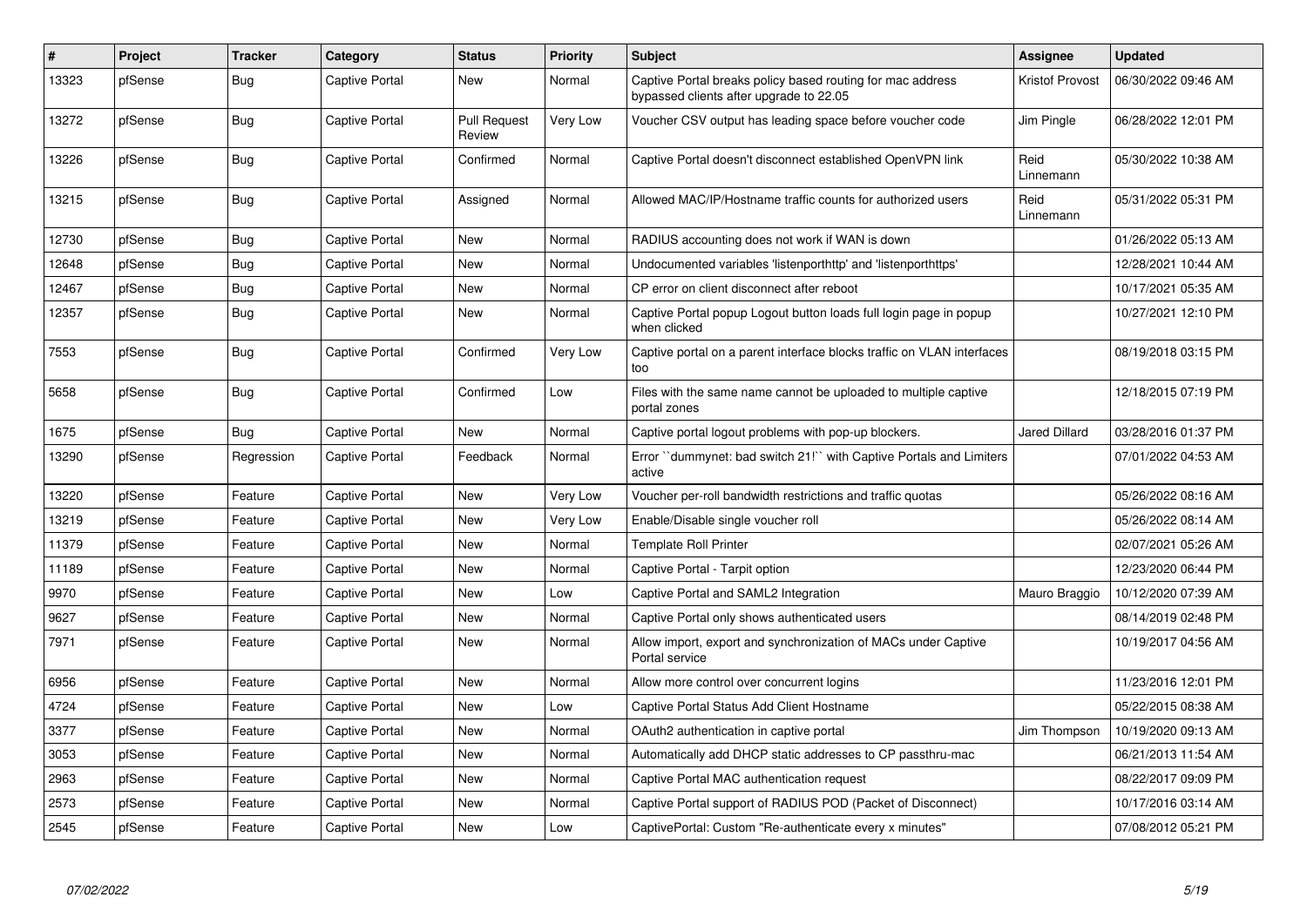| $\#$  | <b>Project</b>   | <b>Tracker</b> | Category       | <b>Status</b>                 | <b>Priority</b> | <b>Subject</b>                                                                                          | <b>Assignee</b>   | <b>Updated</b>      |
|-------|------------------|----------------|----------------|-------------------------------|-----------------|---------------------------------------------------------------------------------------------------------|-------------------|---------------------|
| 2025  | pfSense          | Feature        | Captive Portal | <b>New</b>                    | Normal          | Captive Portal: Easy accessible Logout page instead of Logout<br>pop-up window                          |                   | 02/06/2016 04:59 AM |
| 1924  | pfSense          | Feature        | Captive Portal | <b>New</b>                    | Normal          | Ability of CP's allowed IP addresses to use aliases                                                     |                   | 07/26/2018 04:28 AM |
| 1831  | pfSense          | Feature        | Captive Portal | <b>New</b>                    | Normal          | Captive portal IPv6 support                                                                             | Reid<br>Linnemann | 06/28/2022 12:01 PM |
| 385   | pfSense          | Feature        | Captive Portal | <b>New</b>                    | Normal          | Reverse captive portal                                                                                  |                   | 08/13/2019 12:23 PM |
| 13229 | pfSense Docs     | Todo           | Captive Portal | Feedback                      | Normal          | Update documentation for IPFW to PF transition for Limiters and<br>Captive Portal                       | Jim Pingle        | 05/27/2022 03:04 PM |
| 13110 | pfSense          | <b>Bug</b>     | CARP           | <b>New</b>                    | Very Low        | changing CARP VIP address does not update outbound NAT<br>interface IP                                  |                   | 05/03/2022 02:52 PM |
| 8567  | pfSense          | <b>Bug</b>     | CARP           | <b>New</b>                    | Normal          | Using IPv6 VIP alias for services may affect CARP IPv6 VIP work                                         |                   | 06/12/2018 01:26 PM |
| 8566  | pfSense          | Bug            | CARP           | <b>New</b>                    | Normal          | Wrong IPv6 source in NS request in case using of IPv6 alias                                             |                   | 06/12/2018 01:26 PM |
| 8100  | pfSense          | Bug            | CARP           | <b>New</b>                    | Normal          | pfsync Initially Deletes States on Primary for Connections<br>Established through Secondary             | Luiz Souza        | 02/08/2022 12:59 PM |
| 7648  | pfSense          | Bug            | CARP           | <b>New</b>                    | Very Low        | SPAN ports on an interface renders CARP HA inoperative                                                  |                   | 06/14/2017 09:19 PM |
| 5849  | pfSense          | <b>Bug</b>     | CARP           | <b>New</b>                    | Normal          | Routing fail on CARP IPsec                                                                              |                   | 12/18/2021 04:41 PM |
| 4845  | pfSense          | Bug            | CARP           | Confirmed                     | High            | CARP preemption doesn't switch to backup where connectivity<br>between systems is lost but not NIC link |                   | 07/28/2015 07:55 AM |
| 2218  | pfSense          | Feature        | CARP           | New                           | Normal          | Ability to delay CARP master status at boot time                                                        |                   | 03/03/2021 11:57 AM |
| 2099  | pfSense          | Todo           | CARP           | <b>New</b>                    | Normal          | Remove "queue" from CARP traffic                                                                        |                   | 01/19/2012 10:59 AM |
| 13063 | pfSense Packages | Feature        | Cellular       | <b>Pull Request</b><br>Review | Normal          | Cellular package shall support more modems and NMEA port                                                |                   | 05/06/2022 02:38 PM |
| 10796 | pfSense Packages | Feature        | Cellular       | Feedback                      | Normal          | Huawei ME909u-521 support                                                                               |                   | 04/21/2022 12:40 PM |
| 12894 | pfSense Plus     | <b>Bug</b>     | Certificates   | New                           | Low             | duplicating freshly created certificates through refreshing                                             |                   | 03/03/2022 02:35 PM |
| 12737 | pfSense          | Bug            | Certificates   | New                           | Normal          | CApath is not defined by default in curl                                                                |                   | 06/28/2022 12:01 PM |
| 11203 | pfSense          | <b>Bug</b>     | Certificates   | <b>New</b>                    | Normal          | certificate manager very slow                                                                           |                   | 12/31/2020 11:57 AM |
| 9889  | pfSense          | <b>Bug</b>     | Certificates   | <b>New</b>                    | Very Low        | CRL check for Intermediate CA CRLs fails                                                                | Jim Pingle        | 11/08/2019 11:03 AM |
| 7289  | pfSense          | Bug            | Certificates   | <b>New</b>                    | Low             | Generating 4096bit Certificate                                                                          |                   | 08/14/2019 09:56 AM |
| 13305 | pfSense          | Feature        | Certificates   | <b>New</b>                    | Normal          | Certificate Revocation page should show expiration date                                                 |                   | 06/27/2022 10:26 AM |
| 10258 | pfSense          | Feature        | Certificates   | <b>New</b>                    | Very Low        | allow to sign CA                                                                                        |                   | 02/20/2020 04:20 AM |
| 2276  | pfSense          | Feature        | Certificates   | <b>New</b>                    | Normal          | Remote CRL fetch support                                                                                |                   | 02/06/2016 04:14 AM |
| 1268  | pfSense          | Feature        | Certificates   | <b>New</b>                    | Normal          | Allow mass renewing of certs                                                                            |                   | 11/01/2019 03:17 PM |
| 1257  | pfSense          | Feature        | Certificates   | <b>Pull Request</b><br>Review | Normal          | Handle encypted CA/Certificate private keys                                                             |                   | 10/12/2020 07:12 AM |
| 13291 | pfSense Docs     | Todo           | Configuration  | New                           | Low             | Notification documentation                                                                              |                   | 06/21/2022 10:22 AM |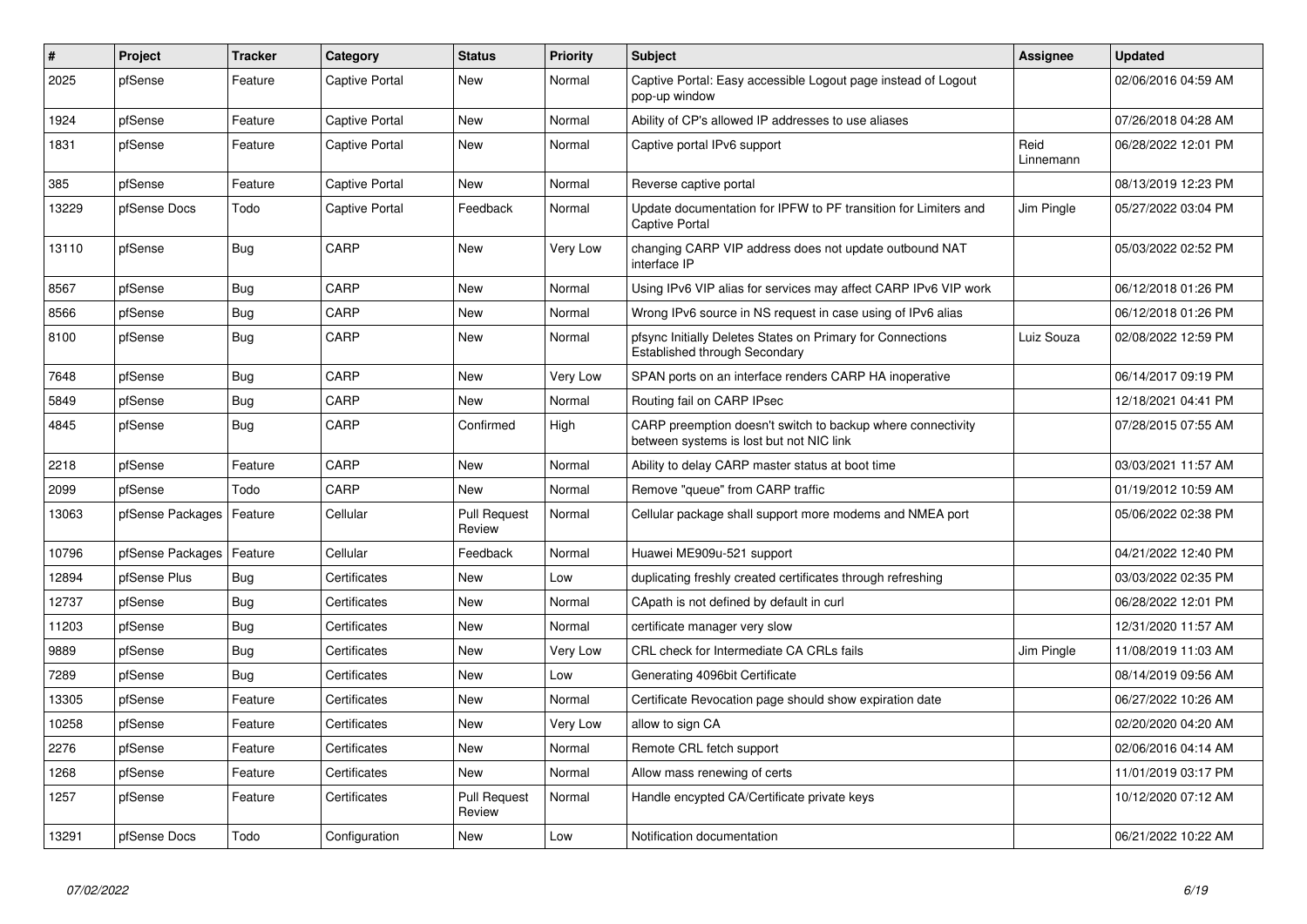| ∦     | Project          | <b>Tracker</b> | Category                 | <b>Status</b>                 | <b>Priority</b> | Subject                                                                                                               | Assignee             | <b>Updated</b>      |
|-------|------------------|----------------|--------------------------|-------------------------------|-----------------|-----------------------------------------------------------------------------------------------------------------------|----------------------|---------------------|
| 12402 | pfSense Docs     | Todo           | Configuration            | <b>New</b>                    | Normal          | Feedback on Configuration - Advanced Configuration Options -<br>Notifications                                         |                      | 09/24/2021 12:46 AM |
| 12098 | pfSense Docs     | Correction     | Configuration            | <b>New</b>                    | Normal          | Feedback on pfSense Configuration Recipes - Accessing a<br>CPE/Modem from Inside the Firewall                         |                      | 07/02/2021 02:30 AM |
| 13288 | pfSense          | <b>Bug</b>     | Configuration<br>Backend | <b>New</b>                    | Normal          | Encode FreeRADIUS Custom Options                                                                                      |                      | 06/20/2022 10:36 AM |
| 12483 | pfSense          | Bug            | Configuration<br>Backend | <b>New</b>                    | Normal          | GUI creates inconsistent config.xml                                                                                   |                      | 10/23/2021 06:48 AM |
| 10833 | pfSense          | <b>Bug</b>     | Configuration<br>Backend | <b>New</b>                    | Normal          | unbound exits on configuration error when link status flaps on LAN<br>interface                                       |                      | 08/13/2020 11:53 PM |
| 6398  | pfSense          | <b>Bug</b>     | Configuration<br>Backend | New                           | Normal          | If config cannot be loaded due to corruption or bug, it isn't handled<br>gracefully (just stops)                      |                      | 08/13/2019 01:23 PM |
| 13287 | pfSense          | Feature        | Configuration<br>Backend | <b>New</b>                    | Normal          | Encode OpenVPN Custom Options                                                                                         |                      | 06/20/2022 10:33 AM |
| 3895  | pfSense          | Feature        | Configuration<br>Backend | <b>New</b>                    | Normal          | Timeout for "Apply change"                                                                                            |                      | 01/25/2021 08:07 AM |
| 5902  | pfSense          | Todo           | Configuration<br>Backend | <b>New</b>                    | Normal          | Use a common place for default values                                                                                 |                      | 08/13/2019 12:53 PM |
| 13258 | pfSense          | <b>Bug</b>     | Console Menu             | <b>Pull Request</b><br>Review | Low             | secret menu option 100                                                                                                | Jim Pingle           | 06/28/2022 12:01 PM |
| 13249 | pfSense          | <b>Bug</b>     | Console Menu             | New                           | Normal          | Running playback comands multiple times results in PHP error                                                          |                      | 06/06/2022 07:02 AM |
| 7747  | pfSense          | Feature        | Console Menu             | New                           | Normal          | Minor UI Tweak: Make hitting enter on the console (esp via SSH)<br>should not log you out, but simply redraw the menu |                      | 08/01/2017 04:03 PM |
| 6469  | pfSense          | Feature        | Console Menu             | <b>New</b>                    | Normal          | Improve help + self documentation in console PHP shell                                                                |                      | 08/13/2019 01:23 PM |
| 2693  | pfSense          | Feature        | Console Menu             | <b>New</b>                    | Normal          | Allow mapping mapping non-physical interfaces via console                                                             | <b>Mathieu Simon</b> | 11/27/2012 03:00 PM |
| 13268 | pfSense          | Todo           | Console Menu             | Ready To Test                 | Normal          | columns don't align nicely in console with medium-long interface<br>names                                             |                      | 06/12/2022 10:32 PM |
| 11970 | pfSense Packages | <b>Bug</b>     | Coreboot                 | <b>New</b>                    | Normal          | Netgate Firmware Upgrade Doesn't Work on XG-2758                                                                      |                      | 04/21/2022 12:39 PM |
| 13074 | pfSense Plus     | Bug            | Cryptographic<br>Modules | <b>New</b>                    | Normal          | AES-GCM with SafeXcel on Netgate 2100 causes MBUF overload                                                            |                      | 06/12/2022 11:14 AM |
| 12658 | pfSense Packages | Feature        | darkstat                 | <b>New</b>                    | Normal          | Adding prometheus metrics to darkstat                                                                                 |                      | 05/27/2022 09:44 PM |
| 13325 | pfSense Plus     | <b>Bug</b>     | Dashboard                | <b>New</b>                    | Normal          | System Information Widget Reloading                                                                                   |                      | 06/30/2022 12:00 PM |
| 12673 | pfSense          | <b>Bug</b>     | Dashboard                | <b>Pull Request</b><br>Review | Normal          | Firewall Logs Widget fails to update at intervals below 5 seconds.                                                    | Viktor Gurov         | 06/28/2022 12:01 PM |
| 11759 | pfSense          | Bug            | Dashboard                | New                           | Normal          | Traffic graphs on dashboard double upload on pppoe links                                                              |                      | 12/30/2021 04:00 AM |
| 9677  | pfSense          | <b>Bug</b>     | Dashboard                | New                           | Normal          | Dashboard hangs when widget needs data from a remote host<br>which is down                                            |                      | 08/13/2019 09:15 AM |
| 9353  | pfSense          | Bug            | Dashboard                | New                           | Low             | PHPSession errors from limited access to dashboard and widgets                                                        |                      | 10/06/2020 09:31 AM |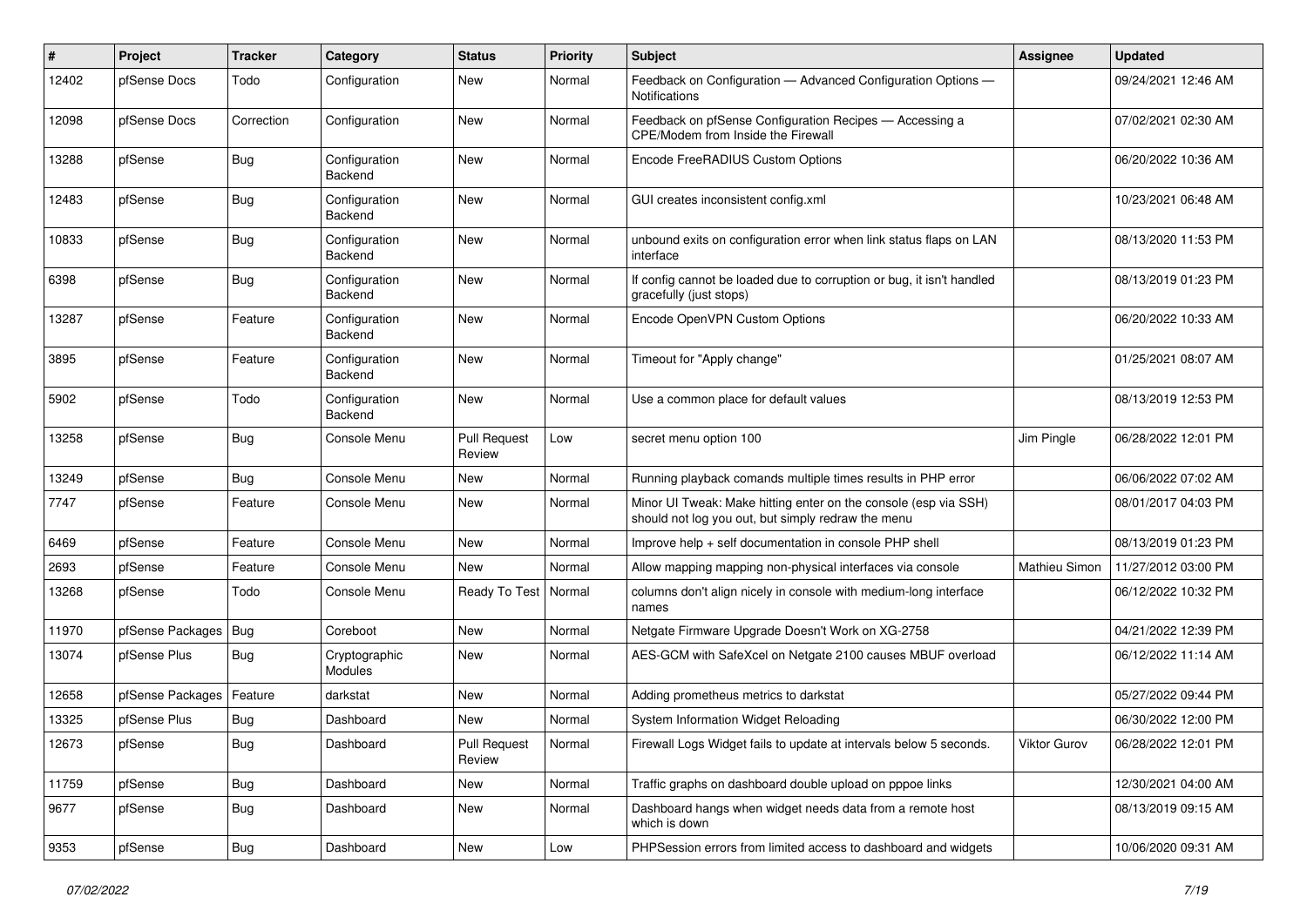| #     | Project      | <b>Tracker</b> | Category        | <b>Status</b>                 | <b>Priority</b> | <b>Subject</b>                                                                                         | Assignee      | <b>Updated</b>      |
|-------|--------------|----------------|-----------------|-------------------------------|-----------------|--------------------------------------------------------------------------------------------------------|---------------|---------------------|
| 8157  | pfSense      | <b>Bug</b>     | Dashboard       | New                           | Very Low        | Traffic Graph clutter from time to time                                                                |               | 12/03/2017 06:40 AM |
| 7857  | pfSense      | Bug            | Dashboard       | New                           | Very Low        | Interfaces Widget U/I fails to wrap IPV6 addresses when the string is<br>too wide for the widget       |               | 08/13/2019 09:15 AM |
| 7788  | pfSense      | Bug            | Dashboard       | <b>New</b>                    | Low             | Irregular updating of widgets like cpu/uptime on system widget.                                        |               | 08/21/2019 09:03 AM |
| 7387  | pfSense      | Bug            | Dashboard       | New                           | Low             | New Traffic Graph in dashboard resets inverted view to normal view                                     | Jared Dillard | 12/11/2021 08:14 PM |
| 7113  | pfSense      | <b>Bug</b>     | Dashboard       | New                           | Normal          | Interface name in Traffic Graphs                                                                       |               | 12/31/2021 05:40 PM |
| 3411  | pfSense      | Bug            | Dashboard       | New                           | Low             | Interfaces and statistics dashboard widgets very slow with large<br>numbers of interfaces              |               | 01/24/2014 02:09 AM |
| 13168 | pfSense      | Feature        | Dashboard       | <b>New</b>                    | Low             | Multiple Dashboard views for a single user                                                             |               | 05/16/2022 07:53 AM |
| 13165 | pfSense      | Feature        | Dashboard       | <b>Pull Request</b><br>Review | Normal          | Feat: live update for Services dashboard widget                                                        |               | 05/15/2022 01:48 AM |
| 10401 | pfSense      | Feature        | Dashboard       | <b>New</b>                    | Normal          | Request: ability to sort/separate stopped/running Service(s) on<br>Dashboard -> Services Status widget |               | 03/31/2020 04:48 PM |
| 10395 | pfSense      | Feature        | Dashboard       | <b>New</b>                    | Low             | Add Dashboard System Information support for more PC Engines<br>APU boards                             |               | 02/17/2022 01:02 AM |
| 10280 | pfSense      | Feature        | Dashboard       | <b>New</b>                    | Low             | <b>DHCP Leases widget</b>                                                                              |               | 11/07/2020 09:18 PM |
| 8458  | pfSense      | Feature        | Dashboard       | New                           | Low             | Allow reordering of interface widget                                                                   |               | 08/14/2019 10:52 AM |
| 7974  | pfSense      | Feature        | Dashboard       | <b>New</b>                    | Normal          | <b>ZFS RAID Monitor Not available</b>                                                                  |               | 08/20/2019 01:34 PM |
| 7934  | pfSense      | Feature        | Dashboard       | New                           | Very Low        | format support phone# for international use                                                            |               | 10/12/2017 04:38 PM |
| 7182  | pfSense      | Feature        | Dashboard       | <b>New</b>                    | Normal          | Break up System Widget on the Dashboard                                                                |               | 08/21/2019 08:59 AM |
| 5567  | pfSense      | Feature        | Dashboard       | New                           | Low             | CARP status widget does not update in real time                                                        |               | 08/20/2019 03:33 PM |
| 4646  | pfSense      | Feature        | Dashboard       | New                           | Normal          | Recover valuable vertical screen real estate in dashboard                                              |               | 04/20/2015 07:46 PM |
| 2479  | pfSense      | Feature        | Dashboard       | New                           | Normal          | Allow reordering of the traffic graphs on the dashboard                                                |               | 06/08/2012 04:13 PM |
| 6390  | pfSense      | Todo           | Dashboard       | New                           | Low             | Autoscale from Traffic Graph not correct size (big graphs)                                             |               | 05/23/2016 01:38 PM |
| 7244  | pfSense      | Feature        | Developer Tools | New                           | Normal          | Publish pfsense as a Vagrant Basebox                                                                   |               | 01/29/2019 04:09 AM |
| 1219  | pfSense      | Feature        | Developer Tools | New                           | Low             | Ship DTRACE enabled kernels in the images                                                              |               | 07/26/2017 03:14 AM |
| 11471 | pfSense Docs | Todo           | Development     | New                           | Low             | Feedback on Development - Developing Packages                                                          | Jim Pingle    | 02/19/2021 02:52 PM |
| 8852  | pfSense Docs | Correction     | <b>DHCP</b>     | New                           | Normal          | [feedback form] Unclear about "Client Identifier" in a static mapping                                  | Jim Pingle    | 09/23/2020 02:30 PM |
| 11071 | pfSense Docs | New Content    | <b>DHCP</b>     | New                           | Normal          | Feedback on Services - IPv6 Router Advertisements                                                      | Jim Pingle    | 12/08/2020 09:25 AM |
| 13321 | pfSense      | Bug            | DHCP (IPv4)     | <b>Pull Request</b><br>Review | Normal          | dhopleases handles duplicate hostnames incorrectly                                                     |               | 06/30/2022 07:06 AM |
| 13273 | pfSense      | <b>Bug</b>     | DHCP (IPv4)     | New                           | Normal          | dhclient can use conflicting recorded leases                                                           |               | 06/14/2022 11:07 AM |
| 13263 | pfSense      | <b>Bug</b>     | DHCP (IPv4)     | New                           | Low             | Deleting a static DHCP entry when the related IP is not in the arp<br>table spams the log              |               | 06/10/2022 11:18 AM |
| 13217 | pfSense      | <b>Bug</b>     | DHCP (IPv4)     | New                           | Normal          | dhclient using default pid file location which does not exist                                          | Viktor Gurov  | 05/26/2022 08:09 AM |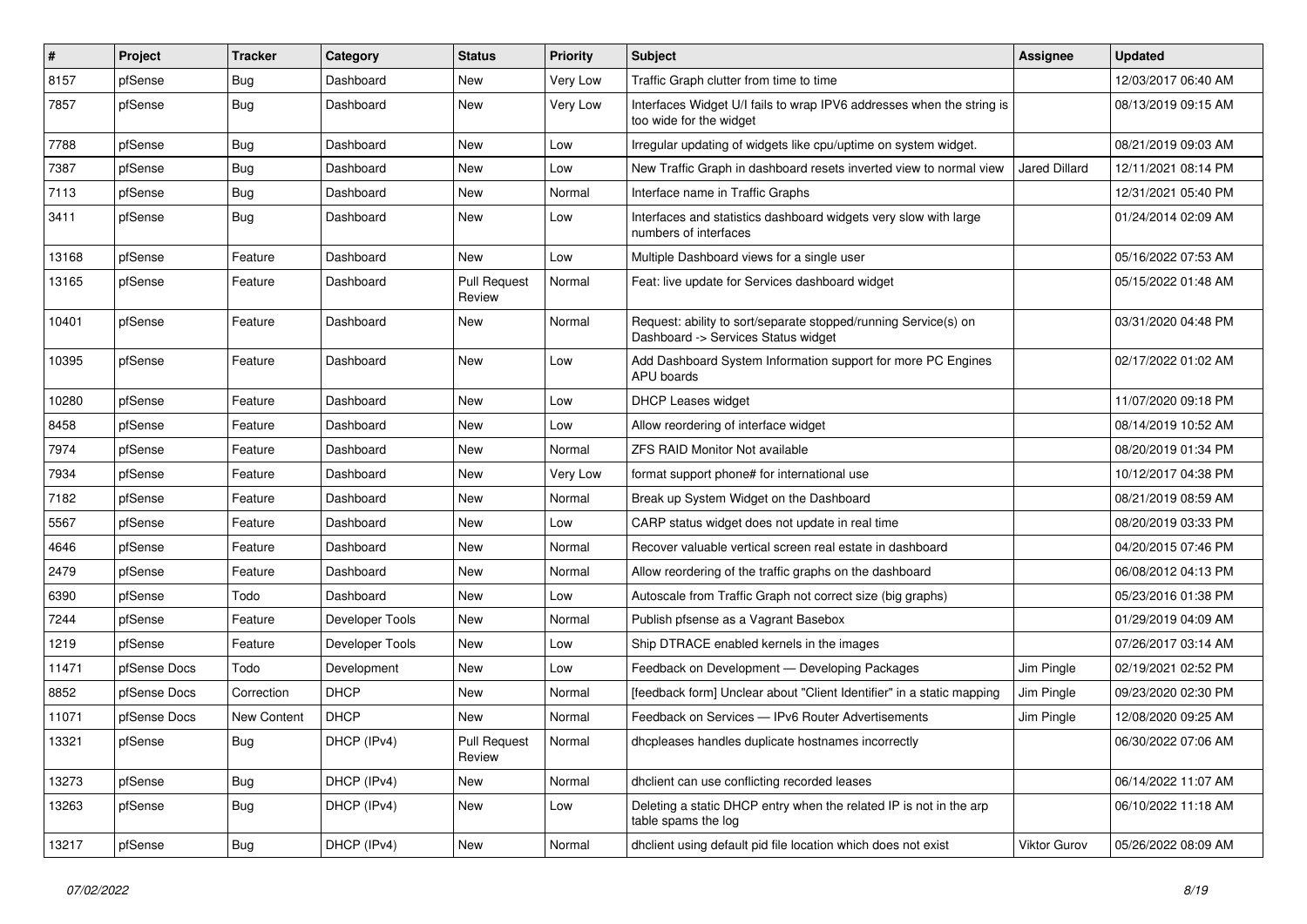| $\vert$ # | Project | <b>Tracker</b> | Category    | <b>Status</b> | <b>Priority</b> | <b>Subject</b>                                                                                     | <b>Assignee</b>      | <b>Updated</b>      |
|-----------|---------|----------------|-------------|---------------|-----------------|----------------------------------------------------------------------------------------------------|----------------------|---------------------|
| 12959     | pfSense | Bug            | DHCP (IPv4) | Feedback      | Normal          | dhcplease process wrongly update host file if client-hostname is<br>empty                          |                      | 07/01/2022 09:10 AM |
| 12922     | pfSense | Bug            | DHCP (IPv4) | <b>New</b>    | Normal          | Classless static routes received on DHCP WAN can override chosen<br>default gateway                |                      | 03/28/2022 10:08 AM |
| 12070     | pfSense | <b>Bug</b>     | DHCP (IPv4) | <b>New</b>    | Low             | VLAN0 for WAN DHCP                                                                                 |                      | 12/23/2021 04:31 PM |
| 12067     | pfSense | Bug            | DHCP (IPv4) | <b>New</b>    | Very Low        | <b>DHCP Monitoring Statistics Error</b>                                                            |                      | 06/21/2021 08:39 AM |
| 9343      | pfSense | <b>Bug</b>     | DHCP (IPv4) | <b>New</b>    | Normal          | diag arp.php times out with large DHCPD leases table                                               |                      | 08/14/2019 01:19 PM |
| 8614      | pfSense | <b>Bug</b>     | DHCP (IPv4) | <b>New</b>    | Normal          | Cannot remove Additional BOOTP/DHCP Options                                                        |                      | 08/21/2019 09:15 AM |
| 8179      | pfSense | <b>Bug</b>     | DHCP (IPv4) | Feedback      | Normal          | Incorrect reverse DNS zone in DHCP server config for<br>non-octet-aligned subnet mask              | Renato Botelho       | 02/09/2022 11:17 PM |
| 7172      | pfSense | <b>Bug</b>     | DHCP (IPv4) | <b>New</b>    | Normal          | Sorting by hostname in Services > DHCP Server > LAN should be<br>"natural" (alphanumeric friendly) |                      | 08/20/2019 03:47 PM |
| 6362      | pfSense | Bug            | DHCP (IPv4) | Confirmed     | Normal          | DHCP Client ID not used                                                                            |                      | 07/09/2021 06:30 AM |
| 4451      | pfSense | Bug            | DHCP (IPv4) | <b>New</b>    | Low             | Status DHCP Leases shows double entries for static entries without<br>IP address                   | <b>Phillip Davis</b> | 05/21/2022 04:55 PM |
| 4061      | pfSense | <b>Bug</b>     | DHCP (IPv4) | Confirmed     | Normal          | dhcpd doesn't send client-hostname to peer, breaking DHCP lease<br>registrations w/HA              |                      | 02/24/2017 08:58 PM |
| 3771      | pfSense | Bug            | DHCP (IPv4) | New           | Normal          | Webinterface and dhcpdcrashes with 500+ static leases                                              |                      | 08/21/2019 09:26 AM |
| 3404      | pfSense | Bug            | DHCP (IPv4) | <b>New</b>    | Normal          | DHCP Server Fails to Start on Interfaces that are Slow to Come<br><b>Online During Boot</b>        |                      | 02/11/2014 05:09 PM |
| 13256     | pfSense | Feature        | DHCP (IPv4) | <b>New</b>    | Normal          | Better handling of duplicate IPs in static DHCP assignments                                        |                      | 06/11/2022 04:51 PM |
| 11004     | pfSense | Feature        | DHCP (IPv4) | <b>New</b>    | Low             | DHCP reservations with no IP address show entries in DHCP leases                                   |                      | 10/26/2020 07:22 AM |
| 10802     | pfSense | Feature        | DHCP (IPv4) | <b>New</b>    | Very Low        | Seperator for DHCP Static Mapped leases                                                            |                      | 07/31/2020 10:30 AM |
| 10345     | pfSense | Feature        | DHCP (IPv4) | <b>New</b>    | Normal          | DHCP lease distinction between online and offline                                                  |                      | 03/16/2020 07:56 AM |
| 10250     | pfSense | Feature        | DHCP (IPv4) | <b>New</b>    | Very Low        | DHCP lease view by interface                                                                       |                      | 02/11/2020 07:47 AM |
| 9732      | pfSense | Feature        | DHCP (IPv4) | <b>New</b>    | Normal          | System UTC time offset in DHCP Option 2                                                            |                      | 09/06/2019 08:39 PM |
| 9130      | pfSense | Feature        | DHCP (IPv4) | <b>New</b>    | Normal          | Request ID [#INC-16195]: DHCP - PXE Boot                                                           |                      | 09/10/2020 01:39 PM |
| 8879      | pfSense | Feature        | DHCP (IPv4) | <b>New</b>    | Very Low        | DHCP options ADD force options                                                                     |                      | 09/07/2018 09:14 AM |
| 8330      | pfSense | Feature        | DHCP (IPv4) | <b>New</b>    | Normal          | add options for ddns-local-address statements                                                      |                      | 04/27/2021 12:31 PM |
| 7441      | pfSense | Feature        | DHCP (IPv4) | New           | Low             | Display start/end times for Static Mapping leases on DHCP<br>Leases/DHCPv6 Leases                  |                      | 08/21/2019 10:48 AM |
| 7405      | pfSense | Feature        | DHCP (IPv4) | <b>New</b>    | Normal          | Ability to add dhcp host reservations from "Diagnostics -> ARP<br>table"                           |                      | 10/12/2020 08:22 AM |
| 6960      | pfSense | Feature        | DHCP (IPv4) | <b>New</b>    | Normal          | Consider replacing ISC DHCP server with KEA DHCP                                                   |                      | 09/24/2020 01:59 PM |
| 6615      | pfSense | Feature        | DHCP (IPv4) | <b>New</b>    | Normal          | new DHCP server option                                                                             |                      | 08/13/2019 01:39 PM |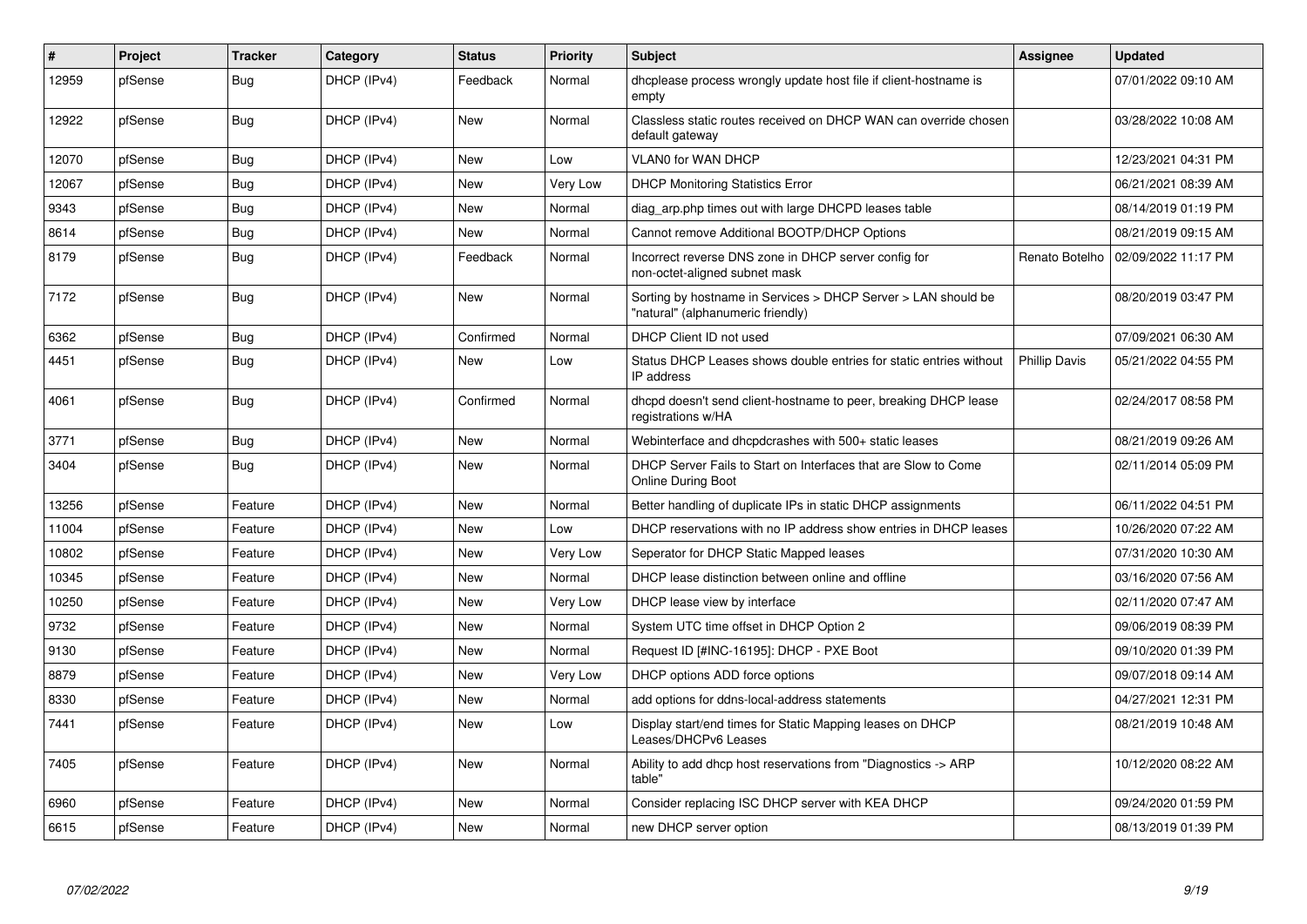| #     | Project | <b>Tracker</b> | Category    | <b>Status</b>                 | <b>Priority</b> | Subject                                                                                                                            | Assignee           | <b>Updated</b>      |
|-------|---------|----------------|-------------|-------------------------------|-----------------|------------------------------------------------------------------------------------------------------------------------------------|--------------------|---------------------|
| 6544  | pfSense | Feature        | DHCP (IPv4) | New                           | Very Low        | RFC 3046 DHCP Option 82 support (and RFC 3315/4649/4580 for<br>IPv6                                                                |                    | 07/13/2020 02:14 AM |
| 5080  | pfSense | Feature        | DHCP (IPv4) | New                           | Normal          | Settings tab under Services>DHCP Server                                                                                            |                    | 08/13/2019 12:53 PM |
| 4899  | pfSense | Feature        | DHCP (IPv4) | <b>New</b>                    | Normal          | Additional BOOTP/DHCP Options should allow a force option                                                                          |                    | 01/02/2018 02:24 PM |
| 3534  | pfSense | Feature        | DHCP (IPv4) | New                           | Normal          | DDNS using arbitrary zone primary                                                                                                  |                    | 07/08/2014 11:40 AM |
| 2983  | pfSense | Feature        | DHCP (IPv4) | <b>New</b>                    | Normal          | DHCPD: Add vendor-class-identifier and MAC-OIDs                                                                                    |                    | 05/29/2020 09:24 PM |
| 2774  | pfSense | Feature        | DHCP (IPv4) | New                           | Normal          | Extend DHCP Pools code to allow using different subnets                                                                            |                    | 08/19/2019 10:27 AM |
| 2323  | pfSense | Feature        | DHCP (IPv4) | New                           | Low             | GUI doesn't allow to configure DHCP server to serve IP addresses<br>belonging to subnets wich are not associated with an interface |                    | 08/19/2019 10:27 AM |
| 13250 | pfSense | Todo           | DHCP (IPv4) | <b>New</b>                    | Very Low        | Clean up DHCP Server option language                                                                                               | Jim Pingle         | 06/28/2022 12:01 PM |
| 13253 | pfSense | Bug            | DHCP (IPv6) | New                           | Normal          | dhcp6c" is not restarted when applying settings when multiple<br>WANs are configured for DHCP6                                     |                    | 06/28/2022 12:01 PM |
| 13237 | pfSense | Bug            | DHCP (IPv6) | New                           | Normal          | dhcp6c script cannot be executed safely                                                                                            |                    | 06/01/2022 11:20 AM |
| 12947 | pfSense | <b>Bug</b>     | DHCP (IPv6) | <b>Pull Request</b><br>Review | Normal          | DHCP6 client does not take any action if the interface IPv6 address<br>changes during renewal                                      |                    | 06/28/2022 12:01 PM |
| 12823 | pfSense | <b>Bug</b>     | DHCP (IPv6) | New                           | Normal          | Multiple DHCP6 WAN connections PPPoE interface 'defached'<br>status                                                                |                    | 02/18/2022 05:39 AM |
| 10822 | pfSense | Bug            | DHCP (IPv6) | New                           | Normal          | Deprecated IPv6 prefix won't be announced as deprecated to clients                                                                 |                    | 08/10/2020 09:23 AM |
| 10714 | pfSense | Bug            | DHCP (IPv6) | New                           | Normal          | radyd only gives out the prefix of the "first" IPv6 address of an<br>interface                                                     |                    | 10/06/2020 01:03 PM |
| 9136  | pfSense | <b>Bug</b>     | DHCP (IPv6) | New                           | High            | IPv6 Tracking Interfaces Lose IPv6 Address in Certain Cases                                                                        |                    | 04/21/2022 12:39 PM |
| 7821  | pfSense | <b>Bug</b>     | DHCP (IPv6) | New                           | Normal          | GIF does not support broadcast                                                                                                     |                    | 08/29/2017 10:50 AM |
| 7734  | pfSense | <b>Bug</b>     | DHCP (IPv6) | New                           | Normal          | Using opton ia pd0 does not renew prefix and prefix get dropped                                                                    |                    | 07/31/2017 03:46 AM |
| 7138  | pfSense | <b>Bug</b>     | DHCP (IPv6) | Assigned                      | Normal          | Pfsense wide dhcpv6 client doesn't recognise ifid statement                                                                        |                    | 04/21/2022 12:39 PM |
| 6873  | pfSense | Bug            | DHCP (IPv6) | New                           | Low             | radvd - Too many addresses in RDNSS section when previously<br>using DHCPv6                                                        | Dominic<br>McKeown | 06/06/2018 10:45 AM |
| 6691  | pfSense | <b>Bug</b>     | DHCP (IPv6) | New                           | Normal          | dhcp6c quits after only two tries if no response was received                                                                      |                    | 12/07/2020 04:25 PM |
| 6051  | pfSense | <b>Bug</b>     | DHCP (IPv6) | New                           | Normal          | DHCPv6 Client Failure for additional WAN Address causes<br>2-seconds-service-restart-loop                                          |                    | 12/03/2020 01:08 AM |
| 13248 | pfSense | Regression     | DHCP (IPv6) | New                           | Normal          | IPv6 Router Advertisements runs when config.xml does not contain<br>an entry for the interface                                     |                    | 06/05/2022 07:44 PM |
| 12581 | pfSense | Regression     | DHCP (IPv6) | New                           | Normal          | CARP IPv6 assigned address does not get advertised to endpoints<br>with RADV                                                       |                    | 12/16/2021 02:34 PM |
| 13296 | pfSense | Feature        | DHCP (IPv6) | New                           | Normal          | Add support for DHCP6 OPTION_PD_EXCLUDE (RFC 6603)                                                                                 |                    | 06/24/2022 10:10 PM |
| 9575  | pfSense | Feature        | DHCP (IPv6) | New                           | Very Low        | RFC 7078 - Distributing Address Selection Policy Using DHCPv6                                                                      |                    | 08/14/2019 02:39 PM |
| 9536  | pfSense | Feature        | DHCP (IPv6) | New                           | Normal          | Support dynamic prefix in DHCPv6 Server                                                                                            |                    | 05/25/2022 04:27 AM |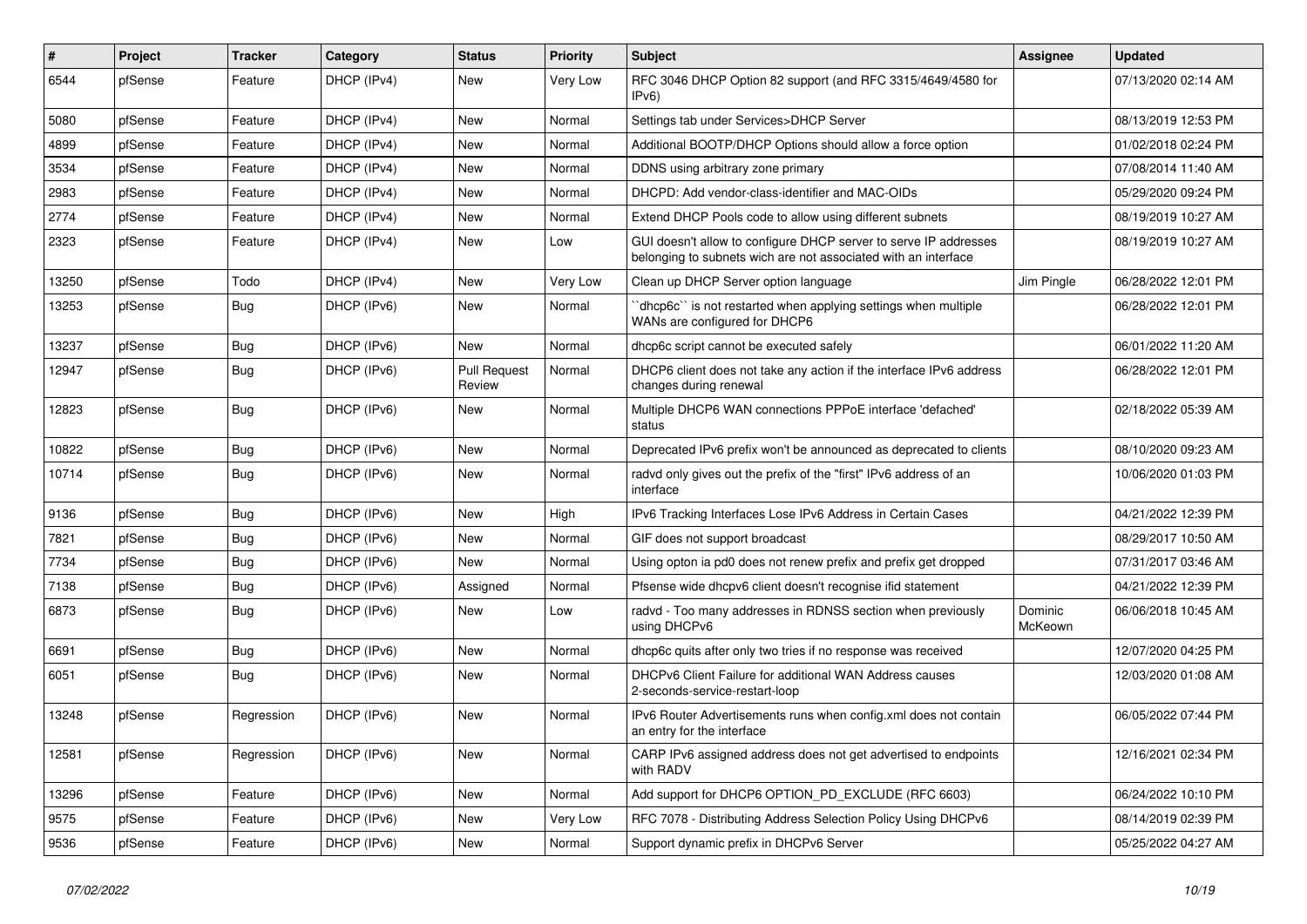| #     | Project      | <b>Tracker</b> | Category             | <b>Status</b>                 | <b>Priority</b> | Subject                                                                      | <b>Assignee</b> | <b>Updated</b>      |
|-------|--------------|----------------|----------------------|-------------------------------|-----------------|------------------------------------------------------------------------------|-----------------|---------------------|
| 6283  | pfSense      | Feature        | DHCP (IPv6)          | New                           | Normal          | Register DHCPv6 leases with DNS resolver                                     |                 | 08/21/2019 10:48 AM |
| 5950  | pfSense      | Feature        | DHCP (IPv6)          | New                           | Normal          | DHCPv6 Server support for PD of PD-obtained networks                         |                 | 03/04/2016 03:04 AM |
| 3185  | pfSense      | Feature        | DHCP (IPv6)          | New                           | Normal          | Accommodate a DHCPv6 failover-like mechanism                                 |                 | 11/24/2017 10:44 AM |
| 12508 | pfSense      | <b>Bug</b>     | <b>DHCP Relay</b>    | New                           | Normal          | DHCP Relay over VPN                                                          |                 | 11/06/2021 11:25 AM |
| 11149 | pfSense      | <b>Bug</b>     | <b>DHCP Relay</b>    | New                           | Normal          | DHCP relay won't start with DHCP server behind gateway                       |                 | 03/22/2021 05:13 AM |
| 10715 | pfSense      | <b>Bug</b>     | <b>DHCP Relay</b>    | New                           | Normal          | DHCPv6 relay always uses the "first" IPv6 address of an interface            |                 | 06/29/2020 05:01 AM |
| 4680  | pfSense      | Bug            | <b>DHCP Relay</b>    | New                           | Normal          | DHCP relay does not work with DHCP server on other end of<br>OpenVPN tunnel  |                 | 05/05/2015 06:55 PM |
| 12120 | pfSense      | Feature        | <b>DHCP Relav</b>    | New                           | Normal          | Permit several sets of destination DHCP servers in DHCP relay                |                 | 07/11/2021 05:41 PM |
| 10904 | pfSense      | Feature        | <b>DHCP Relay</b>    | <b>Pull Request</b><br>Review | Normal          | Support vti interfaces in dhcrelay                                           | Luiz Souza      | 10/12/2020 07:35 AM |
| 9680  | pfSense      | Feature        | <b>DHCP Relay</b>    | <b>New</b>                    | Normal          | Seperate DHCP Server and relay per interface                                 |                 | 02/27/2020 10:47 AM |
| 12757 | pfSense      | Bug            | Diagnostics          | <b>Pull Request</b><br>Review | Very Low        | Clean up /etc/inc/filter.inc use of pfctl -F                                 |                 | 06/28/2022 12:01 PM |
| 7848  | pfSense      | Bug            | <b>Diagnostics</b>   | <b>New</b>                    | Low             | NDP Table Sort by Expiration Error                                           |                 | 08/26/2019 02:56 PM |
| 7590  | pfSense      | Bug            | Diagnostics          | New                           | Normal          | diag_edit do not save when nothing to sae (in directory browse view)         |                 | 05/20/2017 05:04 PM |
| 7589  | pfSense      | <b>Bug</b>     | Diagnostics          | New                           | Normal          | diag edit.php old print info box                                             |                 | 05/20/2017 05:02 PM |
| 3796  | pfSense      | Bug            | <b>Diagnostics</b>   | Confirmed                     | Normal          | States summary fails and is very slow with large state tables                |                 | 12/11/2021 08:03 PM |
| 13322 | pfSense      | Feature        | Diagnostics          | New                           | Low             | Define Packet Capture Protocol                                               |                 | 06/30/2022 06:45 AM |
| 12343 | pfSense      | Feature        | Diagnostics          | New                           | Low             | Real time traffic monitoring                                                 |                 | 09/06/2021 01:26 PM |
| 11856 | pfSense      | Feature        | Diagnostics          | New                           | Normal          | Replace/add Alias or DNS names for known LAN addresses in the<br>State table |                 | 04/27/2021 08:01 AM |
| 9718  | pfSense      | Feature        | Diagnostics          | New                           | Low             | Make diag_states_summary table sortable                                      |                 | 10/06/2020 09:12 AM |
| 7459  | pfSense      | Feature        | <b>Diagnostics</b>   | New                           | Low             | "Refresh" button for Diagnostics/Tables display                              |                 | 08/21/2019 09:27 AM |
| 7442  | pfSense      | Feature        | Diagnostics          | New                           | Low             | Suggestions for Diagnostics / ARP Table and Diagnostics / NDP<br>Table       |                 | 08/21/2019 09:27 AM |
| 6804  | pfSense      | Feature        | Diagnostics          | New                           | Very Low        | Add row counter into Diagnostics -> Edit File                                |                 | 08/20/2019 03:44 PM |
| 5556  | pfSense      | Feature        | Diagnostics          | New                           | Normal          | No error when downloading non-existing file on Diagnostics/Execute           |                 | 08/20/2019 03:43 PM |
| 4914  | pfSense      | Feature        | Diagnostics          | New                           | Low             | Packet Capture Settings                                                      |                 | 08/20/2019 08:51 AM |
| 4456  | pfSense      | Feature        | Diagnostics          | New                           | Normal          | Packet capture additional filtering options                                  |                 | 08/20/2019 03:30 PM |
| 1656  | pfSense      | Feature        | Diagnostics          | New                           | Normal          | Teach pfctl to kill states by port number                                    |                 | 08/21/2019 09:55 AM |
| 12791 | pfSense Docs | New Content    | Diagnostics          | New                           | Normal          | Diagnostic Information for Support (pfSense)                                 |                 | 02/13/2022 08:49 PM |
| 12883 | pfSense Docs | Todo           | <b>DNS</b>           | New                           | Normal          | Feedback on Services - DNS Resolver - Host Overrides                         |                 | 02/28/2022 07:54 PM |
| 7329  | pfSense      | <b>Bug</b>     | <b>DNS Forwarder</b> | New                           | Low             | <b>DHCP Not Updating DNS</b>                                                 |                 | 01/21/2022 09:16 PM |
| 12139 | pfSense      | Feature        | <b>DNS Forwarder</b> | New                           | Normal          | Add support in for specifying a DNSMASQ configuration file                   |                 | 07/16/2021 09:45 PM |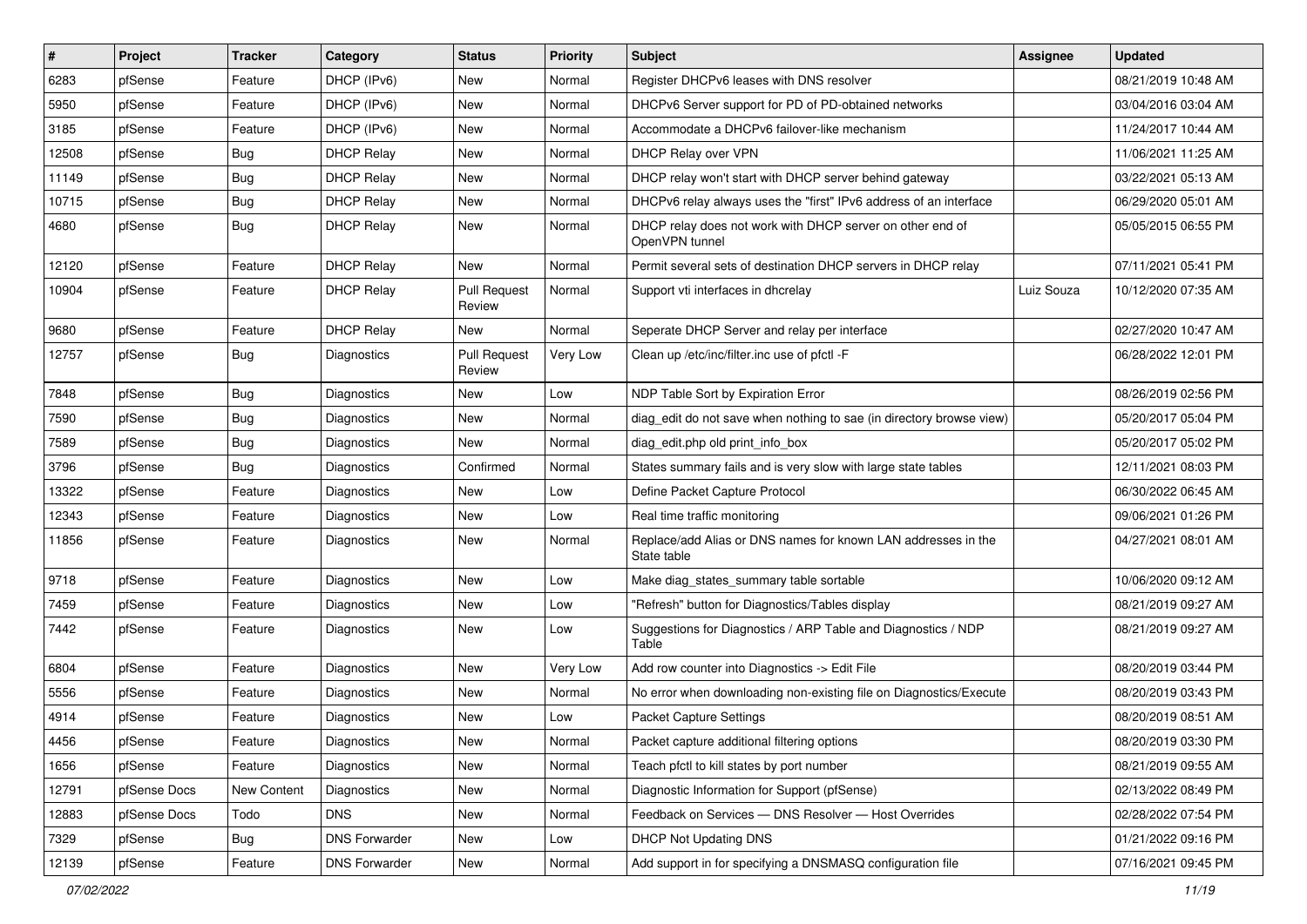| #     | Project | <b>Tracker</b> | Category             | <b>Status</b>                 | <b>Priority</b> | Subject                                                                                                                       | Assignee    | <b>Updated</b>      |
|-------|---------|----------------|----------------------|-------------------------------|-----------------|-------------------------------------------------------------------------------------------------------------------------------|-------------|---------------------|
| 2410  | pfSense | Feature        | <b>DNS Forwarder</b> | New                           | Normal          | Support name based aliasing via CNAMEs or some other<br>mechanism.                                                            |             | 12/11/2012 09:56 PM |
| 13254 | pfSense | Bug            | <b>DNS Resolver</b>  | New                           | Normal          | DNS resolver does not update "unbound.conf" file during link down<br>events                                                   |             | 06/28/2022 12:01 PM |
| 12612 | pfSense | Bug            | <b>DNS Resolver</b>  | New                           | Normal          | DNS Resolver is restarted during every "rc.newwanip" event                                                                    |             | 06/28/2022 12:01 PM |
| 10624 | pfSense | Bug            | <b>DNS Resolver</b>  | New                           | Normal          | Unbound configuration memory leak with python module $+$ register<br>DHCP leases active                                       |             | 02/26/2021 10:27 AM |
| 10342 | pfSense | Bug            | <b>DNS Resolver</b>  | <b>New</b>                    | Normal          | Unbound domain overrides stop resolving periodically. They only<br>resume after the service has been restarted.               |             | 03/13/2020 10:35 AM |
| 10143 | pfSense | Bug            | <b>DNS Resolver</b>  | New                           | Normal          | System hostname DNS entry is assigned to the wrong IP on<br>multi-wan setups                                                  |             | 12/31/2019 02:33 PM |
| 9654  | pfSense | Bug            | <b>DNS Resolver</b>  | New                           | Normal          | After reboot, the DNS resolver must be restarted before it will<br>advertise the ipv6 DNS address of the router.              |             | 11/20/2020 03:12 AM |
| 9037  | pfSense | Bug            | <b>DNS Resolver</b>  | New                           | Normal          | Unbound not logging to syslog after reboot                                                                                    |             | 10/12/2018 05:09 AM |
| 7152  | pfSense | Bug            | <b>DNS Resolver</b>  | New                           | Normal          | Unbound / DNS Resolver issue if "Register DHCP static mappings in<br>the DNS Resolver" set before wildcard DNS custom options |             | 12/18/2021 04:59 PM |
| 7096  | pfSense | Bug            | <b>DNS Resolver</b>  | Feedback                      | Normal          | Unbound fails to start on boot if specific network devices are<br>configured in the "Network Interfaces"                      |             | 11/22/2021 08:59 AM |
| 6430  | pfSense | Bug            | <b>DNS Resolver</b>  | Confirmed                     | Low             | pfsense should sanity-check hostnames when copying from<br>dhcpd.leases to /etc/hosts                                         |             | 08/13/2019 01:23 PM |
| 5413  | pfSense | Bug            | <b>DNS Resolver</b>  | Confirmed                     | High            | Incorrect Handling of Unbound Resolver [service restarts, cache<br>loss, DNS service interruption]                            |             | 06/19/2022 11:11 PM |
| 1819  | pfSense | Bug            | <b>DNS Resolver</b>  | New                           | Normal          | DNS Resolver Not Registering DHCP Server Specified Domain<br>Name                                                             | Luiz Souza  | 04/28/2022 01:53 PM |
| 12551 | pfSense | Feature        | <b>DNS Resolver</b>  | New                           | Low             | Add ability to set DNS resolver search domain list                                                                            |             | 12/01/2021 11:18 AM |
| 11921 | pfSense | Feature        | <b>DNS Resolver</b>  | New                           | Very Low        | Feature Request: Compile unbound with EDNS Client Subnet (ECS)<br>module (--enable-subnet)                                    |             | 05/14/2021 07:29 AM |
| 9436  | pfSense | Feature        | <b>DNS Resolver</b>  | New                           | Normal          | Unbound: enable dnstap support                                                                                                |             | 03/27/2019 07:54 PM |
| 8236  | pfSense | Feature        | <b>DNS Resolver</b>  | New                           | Normal          | Ability to configure "forward-first" and "forward-host" options for more<br>robust domain overrides in DNS Resolver           |             | 12/26/2017 01:26 AM |
| 7852  | pfSense | Feature        | <b>DNS Resolver</b>  | New                           | Normal          | Add views support to Unbound GUI                                                                                              |             | 09/11/2017 12:26 PM |
| 7495  | pfSense | Feature        | <b>DNS Resolver</b>  | <b>New</b>                    | Low             | Ability to set TTL for local for Unbound host overrides and dhcp<br>leases                                                    |             | 03/06/2018 09:46 AM |
| 6103  | pfSense | Feature        | <b>DNS Resolver</b>  | New                           | Normal          | DNS Resolver Outgoing Interfaces should be able to use Gateway<br>Groups                                                      |             | 10/21/2019 08:02 AM |
| 4798  | pfSense | Feature        | <b>DNS Resolver</b>  | New                           | Normal          | Make host and domain overrides available to both DNS Resolver<br>and DNS Forwarder                                            |             | 06/29/2015 02:14 AM |
| 13303 | pfSense | Bug            | Dynamic DNS          | <b>Pull Request</b><br>Review | Normal          | DynDNS - DNSExit no longer working                                                                                            | Koen Zomers | 06/28/2022 12:01 PM |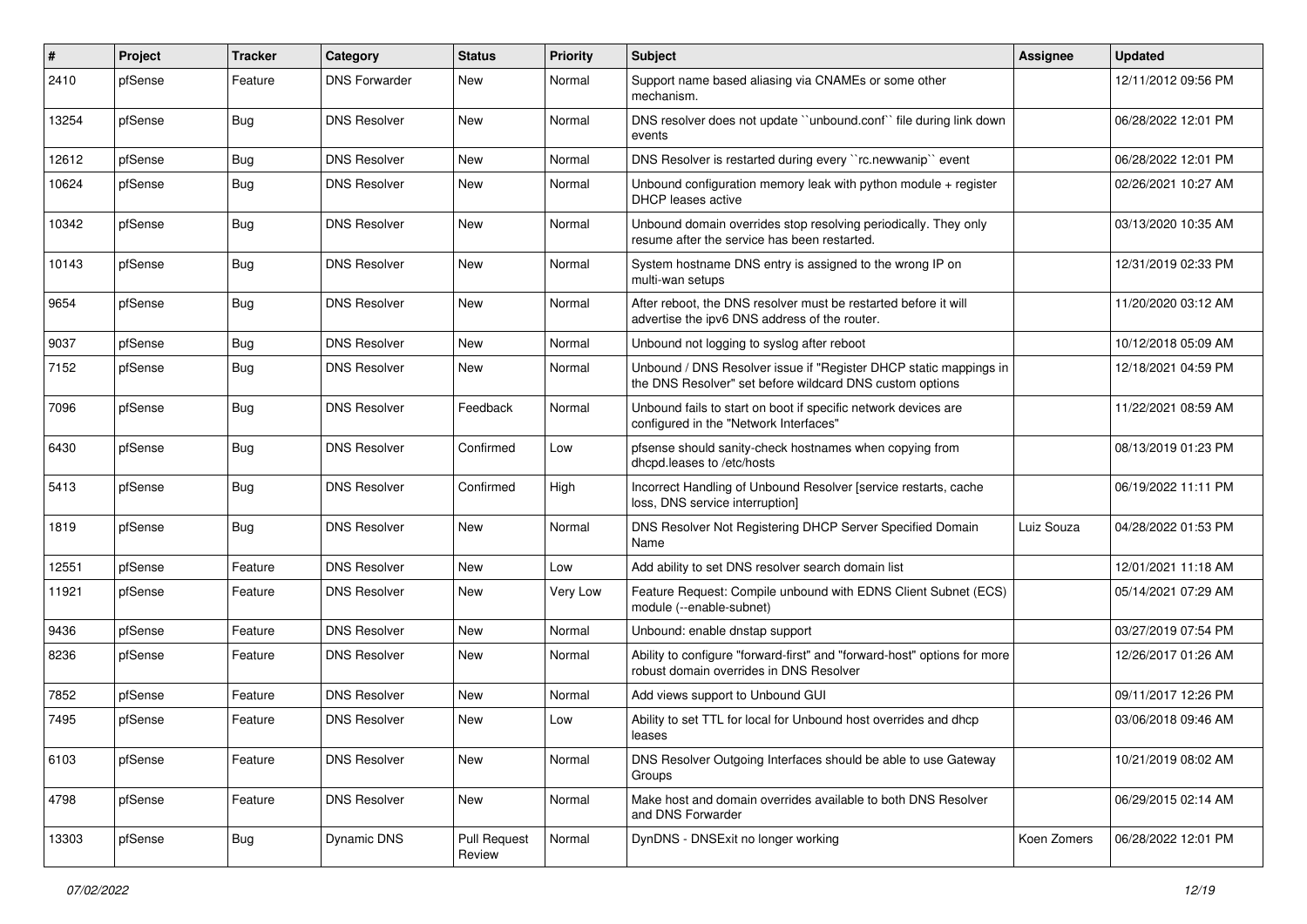| #     | Project          | <b>Tracker</b> | Category           | <b>Status</b>                 | <b>Priority</b> | Subject                                                                                                 | <b>Assignee</b>                | <b>Updated</b>      |
|-------|------------------|----------------|--------------------|-------------------------------|-----------------|---------------------------------------------------------------------------------------------------------|--------------------------------|---------------------|
| 13298 | pfSense          | <b>Bug</b>     | Dynamic DNS        | <b>Pull Request</b><br>Review | Normal          | Dynv6 does not check response code when updating                                                        | <b>Tiago Beling</b><br>d'Avila | 06/28/2022 12:01 PM |
| 13167 | pfSense          | Bug            | Dynamic DNS        | New                           | Normal          | phpDynDNS: DigitalOcean ddns update fails (bad request, invalid<br>character '-' in request id)         |                                | 06/16/2022 09:30 PM |
| 12877 | pfSense          | <b>Bug</b>     | <b>Dynamic DNS</b> | Feedback                      | Normal          | Cloudflare DynDNS fails to update more than two addresses                                               |                                | 05/29/2022 06:56 PM |
| 11177 | pfSense          | <b>Bug</b>     | Dynamic DNS        | New                           | Normal          | DDNSv6 not using Check IP Services                                                                      |                                | 12/21/2020 05:02 AM |
| 11147 | pfSense          | <b>Bug</b>     | Dynamic DNS        | New                           | Normal          | Domeneshop DynDNS IPv4 and IPv6                                                                         |                                | 12/09/2020 11:47 PM |
| 10000 | pfSense          | <b>Bug</b>     | Dynamic DNS        | <b>New</b>                    | Normal          | Azure Dynamic DNS A and AAAA Records for Apex Zone                                                      |                                | 03/31/2020 09:03 AM |
| 9805  | pfSense          | <b>Bug</b>     | Dynamic DNS        | New                           | Normal          | dynDNS cloudflare multiple entries                                                                      |                                | 10/02/2019 04:51 PM |
| 9664  | pfSense          | <b>Bug</b>     | Dynamic DNS        | <b>New</b>                    | Normal          | DynDNS and Dual-wan problem with CloudFlare (works with No-Ip)                                          |                                | 08/03/2019 10:00 AM |
| 9504  | pfSense          | Bug            | Dynamic DNS        | New                           | Normal          | Multiple Dynamic DNS update notifications for the same interface,<br>not differentiated by the hostname |                                | 05/07/2019 07:46 AM |
| 8500  | pfSense          | Bug            | Dynamic DNS        | <b>New</b>                    | Low             | Incorrect categorization of status/info messages from phpDynDNS                                         |                                | 08/16/2019 12:50 PM |
| 8432  | pfSense          | <b>Bug</b>     | Dynamic DNS        | New                           | Normal          | Dynamic DNS Client gives an error that it can't find IPv6 address<br>when WAN interface is a LAGG       |                                | 09/17/2020 05:23 AM |
| 8406  | pfSense          | Bug            | Dynamic DNS        | New                           | Normal          | DDNS IPV6 Cloudflare Client does not detect PPOE address                                                |                                | 03/31/2018 11:56 AM |
| 12848 | pfSense          | Feature        | <b>Dynamic DNS</b> | New                           | Normal          | Evaluation of the DynDNS "Result Match" string                                                          |                                | 02/22/2022 02:01 AM |
| 12602 | pfSense          | Feature        | Dynamic DNS        | <b>New</b>                    | Normal          | DHCPv6 should allow DDNS Client updates for hosts                                                       |                                | 12/15/2021 11:00 AM |
| 12495 | pfSense          | Feature        | Dynamic DNS        | <b>Pull Request</b><br>Review | Normal          | DynDNS: add deSEC IPv4&v6 simultaneos update                                                            | Lukas Wiest                    | 11/01/2021 08:53 AM |
| 12494 | pfSense          | Feature        | Dynamic DNS        | <b>Pull Request</b><br>Review | Normal          | DynDNS: make simultaneous update of IP and LegacyIP possible                                            | Lukas Wiest                    | 11/01/2021 08:52 AM |
| 11084 | pfSense          | Feature        | Dynamic DNS        | New                           | Normal          | Dynamic DNS include option to specify virtual IP addresses                                              |                                | 11/19/2020 01:26 PM |
| 10962 | pfSense          | Feature        | <b>Dynamic DNS</b> | New                           | Normal          | Add Cpanel support for Dynamic DNS Clients                                                              |                                | 12/28/2020 01:56 PM |
| 9063  | pfSense          | Feature        | Dynamic DNS        | New                           | Normal          | Allow dynamic DNS client entry to specify which Check IP service to<br>use                              |                                | 10/24/2018 11:53 AM |
| 7718  | pfSense          | Feature        | Dynamic DNS        | New                           | Very Low        | Hostname for Custom DynDNS Updater.                                                                     |                                | 07/24/2017 10:05 AM |
| 7418  | pfSense          | Feature        | Dynamic DNS        | New                           | Normal          | Dynamic dns should be sorted interface name                                                             |                                | 08/21/2019 08:58 AM |
| 7292  | pfSense          | Feature        | Dynamic DNS        | New                           | Normal          | DynamicDNS configuration does not sync to HA secondary                                                  |                                | 02/21/2017 04:56 PM |
| 12063 | pfSense Docs     | Todo           | Dynamic DNS        | New                           | Normal          | Feedback on Services - Dynamic DNS - Configuring RFC 2136<br>Dynamic DNS updates                        |                                | 06/18/2021 06:24 PM |
| 11235 | pfSense Packages | Bug            | Filer              | New                           | Normal          | Filer run script when "state" unchanged                                                                 |                                | 01/08/2021 07:24 AM |
| 11180 | pfSense Packages | Bug            | Filer              | Feedback                      | Normal          | Filer run action for files on sync that wan't been modified                                             | <b>Viktor Gurov</b>            | 01/08/2021 07:27 AM |
| 10426 | pfSense Packages | <b>Bug</b>     | Filer              | Feedback                      | Normal          | Filer must validate that File name is uniq                                                              |                                | 04/20/2022 11:02 AM |
| 11178 | pfSense Packages | Feature        | Filer              | New                           | Normal          | Filer do not ask what to do with previous filename                                                      |                                | 12/31/2020 02:45 AM |
| 13067 | pfSense          | Bug            | FilterDNS          | New                           | Normal          | filterdns resolve interval is twice the intended value                                                  |                                | 04/17/2022 07:45 PM |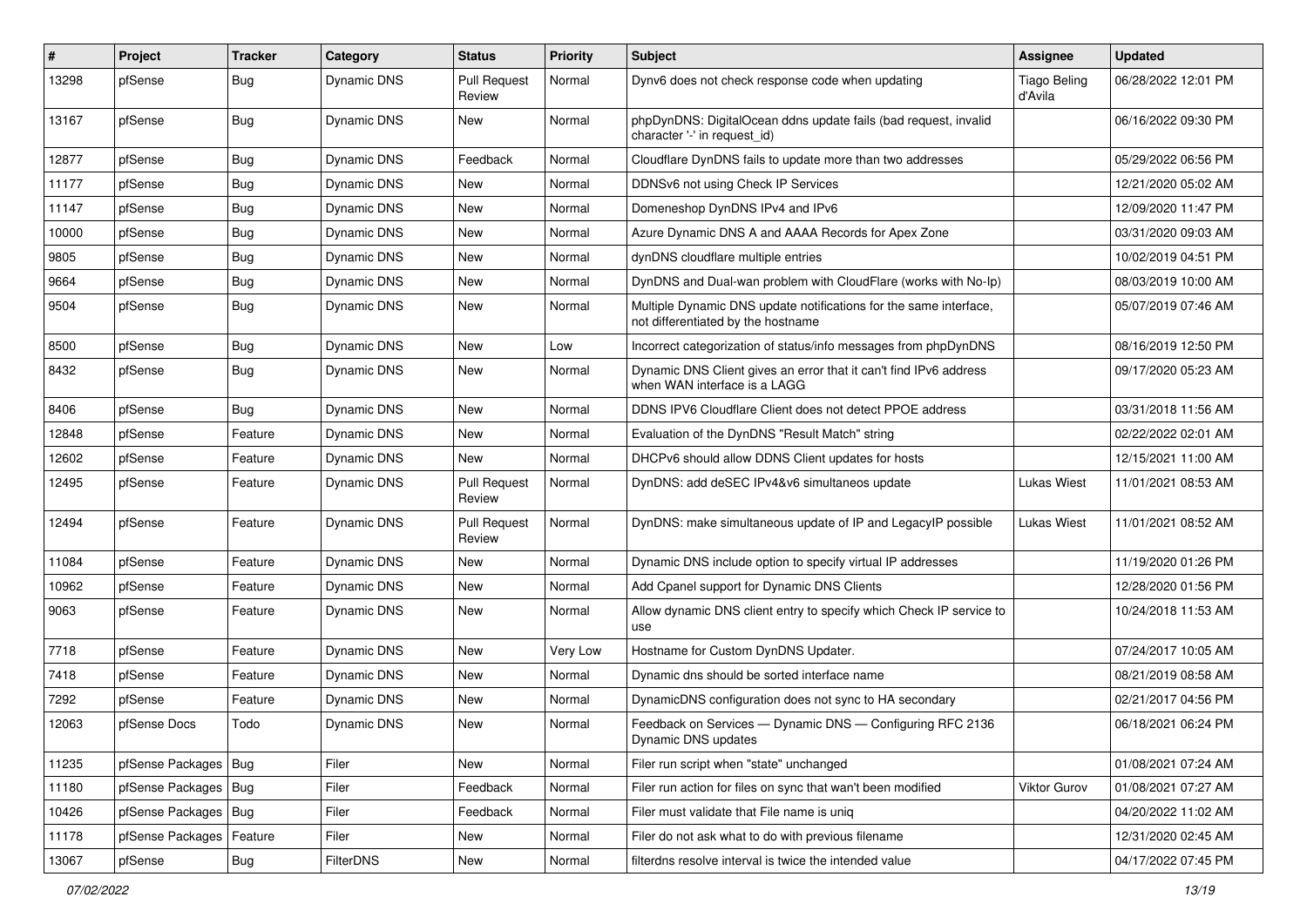| $\vert$ # | <b>Project</b>                | <b>Tracker</b> | Category              | <b>Status</b>                 | Priority | <b>Subject</b>                                                                                                                                                          | <b>Assignee</b> | <b>Updated</b>      |
|-----------|-------------------------------|----------------|-----------------------|-------------------------------|----------|-------------------------------------------------------------------------------------------------------------------------------------------------------------------------|-----------------|---------------------|
| 13020     | pfSense Docs                  | Todo           | <b>Firewall Rules</b> | <b>New</b>                    | Normal   | easyrule command documentation should document permissible<br>wildcards                                                                                                 | Jim Pingle      | 04/04/2022 08:01 AM |
| 12770     | pfSense Docs                  | Todo           | <b>Firewall Rules</b> | <b>Pull Request</b><br>Review | Normal   | Feedback on Firewall — Configuring firewall rules                                                                                                                       |                 | 06/27/2022 07:42 AM |
| 12268     | pfSense Docs                  | Todo           | <b>Firewall Rules</b> | New                           | Normal   | Feedback on Firewall - Aliases                                                                                                                                          |                 | 08/17/2021 12:55 AM |
| 12535     | pfSense Docs                  | Correction     | <b>Firewall Rules</b> | <b>New</b>                    | Normal   | Negate Rules function does not match the description                                                                                                                    |                 | 07/01/2022 07:20 AM |
| 9685      | pfSense Docs                  | Correction     | <b>Firewall Rules</b> | <b>New</b>                    | Normal   | Feedback on Firewall - Floating Rules                                                                                                                                   | Jim Pingle      | 09/23/2020 02:57 PM |
| 12740     | pfSense                       | <b>Bug</b>     | FreeBSD               | Incomplete                    | Normal   | panic: esp input cb: Unexpected address family                                                                                                                          |                 | 01/27/2022 01:19 PM |
| 11352     | pfSense                       | <b>Bug</b>     | FreeBSD               | <b>New</b>                    | Low      | CTF types > 2^15 in the pfSense kernel config results in DTrace<br>failing                                                                                              | Scott Long      | 03/17/2021 02:52 AM |
| 11184     | pfSense                       | <b>Bug</b>     | FreeBSD               | New                           | Normal   | PF: State policy cannot be configurable                                                                                                                                 |                 | 02/09/2021 02:43 AM |
| 12982     | pfSense Packages              | Bug            | FreeRADIUS            | New                           | Normal   | FreeRadius RadReply table entries missing from pf                                                                                                                       |                 | 06/19/2022 05:38 PM |
| 12742     | pfSense Packages   Bug        |                | FreeRADIUS            | Feedback                      | Normal   | freeRADIUS virtual-server-default: modules dailycounter,<br>monthlycounter, noresetcounter, expire on login in authorize<br>section prevent virtual server from loading |                 | 03/01/2022 12:45 PM |
| 12286     | pfSense Packages              | Bug            | FreeRADIUS            | <b>New</b>                    | Normal   | Add support for ntlm auth in LDAP                                                                                                                                       |                 | 08/20/2021 08:27 AM |
| 12126     | pfSense Packages              | Bug            | FreeRADIUS            | New                           | Normal   | freeradius3 0.15.7 31                                                                                                                                                   |                 | 10/11/2021 08:21 AM |
| 11980     | pfSense Packages              | Bug            | FreeRADIUS            | Feedback                      | Normal   | EAP does not work with SQL backend                                                                                                                                      |                 | 07/21/2021 07:24 AM |
| 11802     | pfSense Packages              | Bug            | FreeRADIUS            | <b>New</b>                    | Normal   | FreeRADIUS sync                                                                                                                                                         |                 | 05/10/2021 04:18 AM |
| 11746     | pfSense Packages   Bug        |                | FreeRADIUS            | Feedback                      | Normal   | Second LDAP server configuration misses the ipaNThash control<br>attribute                                                                                              | Viktor Gurov    | 07/14/2021 01:44 PM |
| 11388     | pfSense Packages              | Bug            | FreeRADIUS            | Feedback                      | Normal   | Captive Portal authentication error with MySQL backend                                                                                                                  | Viktor Gurov    | 02/10/2021 08:54 AM |
| 11331     | pfSense Packages   Bug        |                | FreeRADIUS            | Feedback                      | Normal   | FreeRADIUS latest package upgrade broke Plain Mac<br>Authentication                                                                                                     | Viktor Gurov    | 01/30/2021 10:08 AM |
| 11054     | pfSense Packages              | Bug            | FreeRADIUS            | Assigned                      | Normal   | Check Client Certificate CN not working as described                                                                                                                    | Viktor Gurov    | 12/14/2021 07:22 AM |
| 10695     | pfSense Packages   Bug        |                | FreeRADIUS            | New                           | Normal   | Free Radius Accounting skipping MBs after reboot due to power<br>down                                                                                                   |                 | 06/24/2020 04:49 AM |
| 8589      | pfSense Packages              | Bug            | FreeRADIUS            | <b>New</b>                    | Normal   | FreeRadius 0.15.5 2 ignoring tunnelled-reply=no                                                                                                                         |                 | 02/18/2019 03:40 PM |
| 8516      | pfSense Packages              | <b>Bug</b>     | FreeRADIUS            | <b>New</b>                    | Normal   | FreeRADIUS requires settings re-saved after pfSense upgrade                                                                                                             | Jim Pingle      | 12/31/2021 05:58 PM |
| 8513      | pfSense Packages              | <b>Bug</b>     | FreeRADIUS            | New                           | High     | Freeradius 3.x Idap problem                                                                                                                                             |                 | 02/18/2019 05:22 PM |
| 8264      | pfSense Packages              | Bug            | FreeRADIUS            | New                           | Normal   | Radiusd restart on WAN change results in freeradius not running<br>(and possible solution)                                                                              |                 | 04/21/2022 12:39 PM |
| 8251      | pfSense Packages              | Bug            | FreeRADIUS            | Feedback                      | Normal   | Captiveportal + FreeRadius "Last activity" resets to Session start                                                                                                      |                 | 08/13/2019 11:10 AM |
| 7403      | pfSense Packages              | Bug            | FreeRADIUS            | New                           | Normal   | Captive Portal + freeradius2 + MySQL problems with German<br>Umlaut                                                                                                     |                 | 03/17/2017 09:12 AM |
| 11534     | pfSense Packages   Regression |                | FreeRADIUS            | <b>New</b>                    | High     | FreeRADIUS EAP anonymous connection forbidden out-of-tunnel                                                                                                             |                 | 07/14/2021 02:32 AM |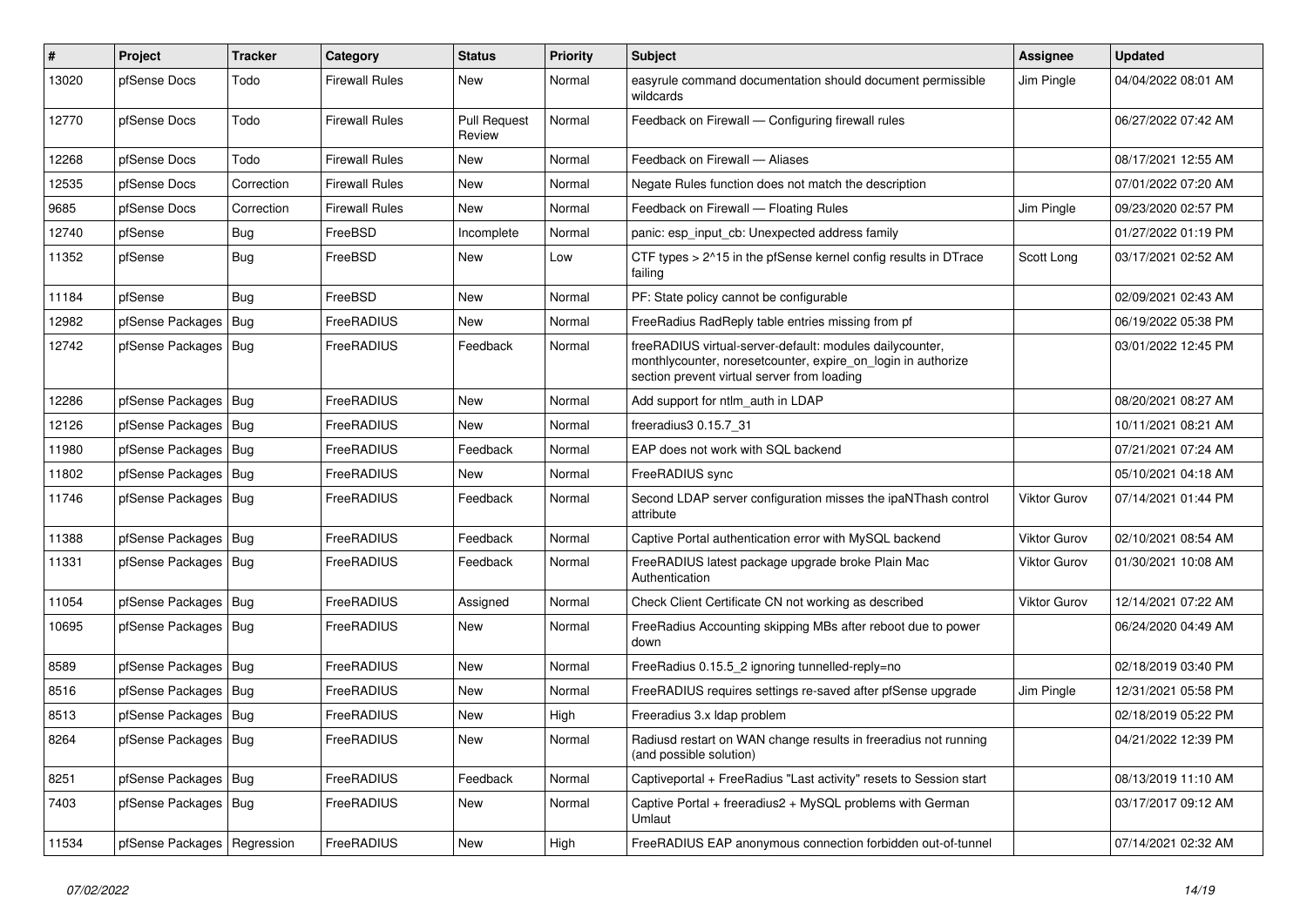| #     | Project                    | <b>Tracker</b> | Category   | <b>Status</b>                 | <b>Priority</b> | <b>Subject</b>                                                                | Assignee            | <b>Updated</b>      |
|-------|----------------------------|----------------|------------|-------------------------------|-----------------|-------------------------------------------------------------------------------|---------------------|---------------------|
| 13284 | pfSense Packages           | Feature        | FreeRADIUS | New                           | Normal          | Option to define "Issuer" in OPT configuration.                               | Jakob<br>Nordgarden | 06/19/2022 12:10 PM |
| 11138 | pfSense Packages           | Feature        | FreeRADIUS | <b>New</b>                    | Normal          | new WebGUI checkboxes needed                                                  |                     | 12/07/2020 08:28 AM |
| 11026 | pfSense Packages   Feature |                | FreeRADIUS | New                           | Low             | Feedback on Packages - FreeRADIUS package                                     |                     | 11/02/2020 07:21 AM |
| 10908 | pfSense Packages           | Feature        | FreeRADIUS | Feedback                      | Normal          | FreeRADIUS server certificate not using full CA chain                         | <b>Viktor Gurov</b> | 04/22/2022 02:19 AM |
| 10871 | pfSense Packages   Feature |                | FreeRADIUS | Feedback                      | Normal          | Extra time period counters for SQL backend                                    | <b>Viktor Gurov</b> | 04/22/2022 02:19 AM |
| 10377 | pfSense Packages           | Feature        | FreeRADIUS | <b>New</b>                    | Very Low        | Allow usage of TOTP (Google-Authenticator) without PIN                        |                     | 03/30/2020 11:43 AM |
| 10297 | pfSense Packages   Feature |                | FreeRADIUS | Assigned                      | Normal          | IPv6 user attributes                                                          |                     | 04/21/2022 12:39 PM |
| 9704  | pfSense Packages   Feature |                | FreeRADIUS | <b>New</b>                    | Normal          | Enable filter username                                                        |                     | 08/27/2019 12:07 PM |
| 8836  | pfSense Packages           | Feature        | FreeRADIUS | New                           | Normal          | Define Idap group vlan assignment in users file                               |                     | 08/26/2018 07:53 AM |
| 8769  | pfSense Packages           | Feature        | FreeRADIUS | <b>New</b>                    | Normal          | Allow FreeRADIUS users to change their own Passwords and Pins                 |                     | 10/11/2018 11:34 AM |
| 8224  | pfSense Packages   Feature |                | FreeRADIUS | New                           | Normal          | Add "OU" field to FreeRADIUS page                                             |                     | 02/21/2018 12:53 AM |
| 8161  | pfSense Packages           | Feature        | FreeRADIUS | New                           | Very Low        | Add virtual server support to FreeRadius                                      |                     | 12/05/2017 01:57 PM |
| 8031  | pfSense Packages   Feature |                | FreeRADIUS | New                           | Normal          | FreeRADIUS copy entry function                                                |                     | 08/16/2019 01:01 PM |
| 7608  | pfSense Packages           | Feature        | FreeRADIUS | New                           | Very Low        | Captive Portal amount of traffic Account + Free Radius+Mysql                  |                     | 05/28/2017 09:08 AM |
| 4506  | pfSense Packages           | Feature        | FreeRADIUS | <b>New</b>                    | Normal          | FreeRADIUS groups/hunt groups                                                 |                     | 03/10/2015 08:51 PM |
| 12965 | pfSense Packages   Bug     |                | <b>FRR</b> | <b>Pull Request</b><br>Review | Normal          | FRR BFD peer configuration is handled incorrectly in some cases               | Viktor Gurov        | 03/22/2022 08:04 AM |
| 12951 | pfSense Packages   Bug     |                | <b>FRR</b> | Feedback                      | Normal          | FRR cannot remove IPv6 routes                                                 |                     | 03/22/2022 09:24 PM |
| 12751 | pfSense Packages   Bug     |                | <b>FRR</b> | <b>New</b>                    | Normal          | Improve FRR route restoration after gateway events                            |                     | 02/06/2022 11:07 PM |
| 12167 | pfSense Packages   Bug     |                | <b>FRR</b> | Feedback                      | Normal          | BGP TCP setkey not set if neighbor is in peer group                           | Viktor Gurov        | 09/16/2021 09:38 AM |
| 12084 | pfSense Packages   Bug     |                | <b>FRR</b> | <b>New</b>                    | Normal          | libfrr.so.0 error on SG-1100                                                  |                     | 06/26/2021 08:22 AM |
| 11961 | pfSense Packages   Bug     |                | <b>FRR</b> | Feedback                      | Normal          | FRR OSPF add unwanted area 0 authentication to router ospf                    | Viktor Gurov        | 09/16/2021 10:25 PM |
| 11936 | pfSense Packages   Bug     |                | <b>FRR</b> | Incomplete                    | High            | FRR does not connect BGP when using password                                  |                     | 05/19/2021 08:12 AM |
| 11847 | pfSense Packages   Bug     |                | <b>FRR</b> | Feedback                      | Normal          | Filters not applied to PEER Groups                                            | Viktor Gurov        | 07/30/2021 07:45 PM |
| 11841 | pfSense Packages   Bug     |                | <b>FRR</b> | <b>New</b>                    | Normal          | FRR access lists default bahavior changed to permit by default                |                     | 04/22/2021 09:52 AM |
| 11836 | pfSense Packages   Bug     |                | <b>FRR</b> | Assigned                      | Normal          | FRR ACCEPTFILTER unstable                                                     | Viktor Gurov        | 02/14/2022 07:20 AM |
| 11835 | pfSense Packages   Bug     |                | <b>FRR</b> | New                           | Normal          | FRR OSPF redistributed connected routes disappearing                          |                     | 04/22/2021 07:11 AM |
| 11693 | pfSense Packages   Bug     |                | <b>FRR</b> | Feedback                      | Normal          | IPv6 static routing fails                                                     | Viktor Gurov        | 04/26/2022 08:50 AM |
| 11681 | pfSense Packages   Bug     |                | <b>FRR</b> | Feedback                      | Normal          | FRR generates invalid BFD configuration after removing interfaces             | Viktor Gurov        | 07/14/2021 04:40 PM |
| 11650 | pfSense Packages   Bug     |                | <b>FRR</b> | New                           | Very Low        | FRR configuration broken on restore of manually edited FRR config<br>sections |                     | 03/10/2021 08:50 AM |
| 11477 | pfSense Packages   Bug     |                | <b>FRR</b> | Feedback                      | Normal          | FRR does not recognize some BFD options                                       | Viktor Gurov        | 02/26/2021 10:52 PM |
| 11404 | pfSense Packages   Bug     |                | <b>FRR</b> | Feedback                      | Normal          | Incorrect prefix/access lists migration on update                             | <b>Viktor Gurov</b> | 02/18/2021 09:49 AM |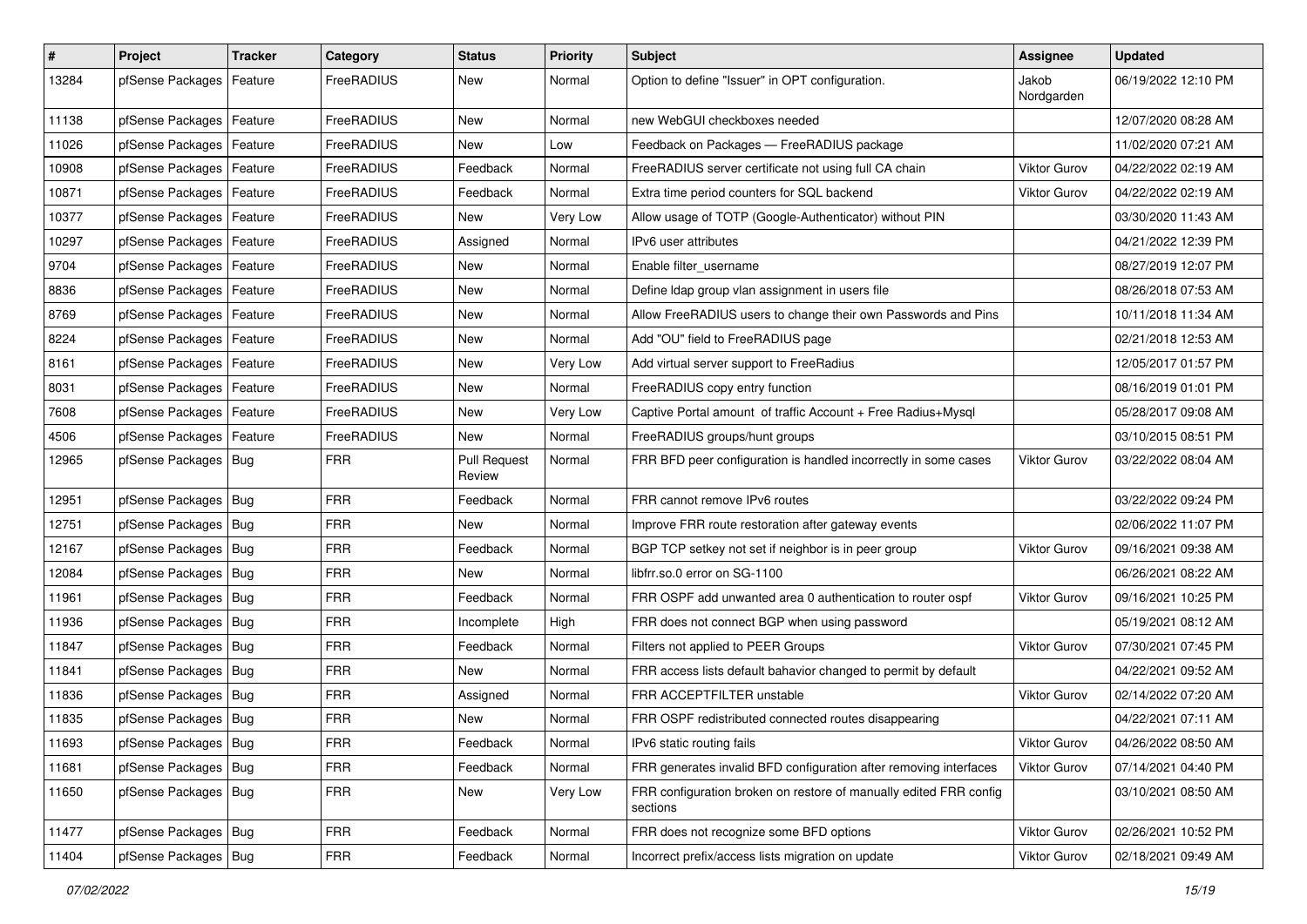| $\#$  | <b>Project</b>             | <b>Tracker</b> | Category           | <b>Status</b>                 | Priority | <b>Subject</b>                                                                                                                                              | <b>Assignee</b>       | <b>Updated</b>      |
|-------|----------------------------|----------------|--------------------|-------------------------------|----------|-------------------------------------------------------------------------------------------------------------------------------------------------------------|-----------------------|---------------------|
| 11377 | pfSense Packages           | Bua            | <b>FRR</b>         | <b>Pull Request</b><br>Review | Normal   | <b>FRR</b> deinstall                                                                                                                                        |                       | 03/10/2021 08:21 AM |
| 11345 | pfSense Packages   Bug     |                | <b>FRR</b>         | Feedback                      | Normal   | FRR-OSPF - No "prefix-list" possible                                                                                                                        | Jim Pingle            | 02/04/2021 11:03 PM |
| 11158 | pfSense Packages   Bug     |                | <b>FRR</b>         | New                           | High     | <b>FRR Prefix Lists</b>                                                                                                                                     |                       | 12/30/2020 04:55 PM |
| 10935 | pfSense Packages   Bug     |                | <b>FRR</b>         | New                           | Normal   | FRR 0.6.7-6 - BGPD service recycled IPv6 without Route Map                                                                                                  |                       | 12/30/2020 05:00 PM |
| 10516 | pfSense Packages   Bug     |                | <b>FRR</b>         | <b>New</b>                    | Normal   | <b>FRR Access list</b>                                                                                                                                      |                       | 12/06/2020 11:02 PM |
| 10503 | pfSense Packages   Bug     |                | <b>FRR</b>         | <b>New</b>                    | Normal   | Flapping any GW in multi-WAN influences restating all IPsec tunnels<br>in FRR which leads to dropping all IPsec VTI static routes and<br>related BGP issues |                       | 05/08/2020 07:51 PM |
| 10294 | pfSense Packages   Bug     |                | <b>FRR</b>         | <b>New</b>                    | Normal   | FRR Route Counts Incorrect on Status Page                                                                                                                   | Jim Pingle            | 02/26/2020 11:08 AM |
| 12653 | pfSense Packages           | Regression     | <b>FRR</b>         | Feedback                      | Normal   | RIP related startup error                                                                                                                                   | <b>Viktor Gurov</b>   | 12/30/2021 08:37 AM |
| 12889 | pfSense Packages           | Feature        | <b>FRR</b>         | New                           | Normal   | FRR GUI add set ipv6 next-hop global                                                                                                                        |                       | 03/02/2022 06:10 AM |
| 11963 | pfSense Packages   Feature |                | <b>FRR</b>         | New                           | Normal   | Dynamically change OSPF interface costs on selected interfaces on<br><b>CARP</b> event                                                                      |                       | 05/26/2021 04:13 AM |
| 11837 | pfSense Packages           | Feature        | <b>FRR</b>         | New                           | Low      | Increase field length of FRR Networks in Access Lists and Prefix<br>Lists                                                                                   |                       | 04/22/2021 07:10 AM |
| 11823 | pfSense Packages           | Feature        | <b>FRR</b>         | <b>New</b>                    | Normal   | Route handling enhancements                                                                                                                                 |                       | 04/19/2021 06:23 PM |
| 11703 | pfSense Packages           | Feature        | <b>FRR</b>         | New                           | Normal   | add Krill and Routinator support BGP RPKI                                                                                                                   |                       | 03/18/2021 07:47 PM |
| 11301 | pfSense Packages           | Feature        | <b>FRR</b>         | Feedback                      | Normal   | Switch FRR to use default rc file as a service control base                                                                                                 | Jim Pingle            | 01/28/2021 09:35 AM |
| 11206 | pfSense Packages   Feature |                | <b>FRR</b>         | <b>Pull Request</b><br>Review | Normal   | <b>FRR 7.5</b>                                                                                                                                              | Jim Pingle            | 01/08/2021 12:47 PM |
| 11130 | pfSense Packages           | Feature        | <b>FRR</b>         | Feedback                      | Normal   | FRR RIP support                                                                                                                                             | Jim Pingle            | 12/31/2021 04:19 PM |
| 10789 | pfSense Packages           | Feature        | <b>FRR</b>         | Feedback                      | Normal   | FRR integrated configuration and hitless reloads                                                                                                            | Jim Pingle            | 01/20/2021 11:16 PM |
| 10653 | pfSense Packages           | Feature        | <b>FRR</b>         | <b>New</b>                    | Normal   | Allow to download frr status                                                                                                                                | Jim Pingle            | 06/11/2020 01:21 AM |
| 10358 | pfSense Packages           | Feature        | <b>FRR</b>         | <b>New</b>                    | Very Low | Stage FRR Configuration Changes                                                                                                                             |                       | 03/19/2020 06:48 AM |
| 9545  | pfSense Packages           | Feature        | <b>FRR</b>         | New                           | Normal   | Enable MULTIPATH in FRR                                                                                                                                     | Jim Pingle            | 09/18/2020 12:52 PM |
| 9141  | pfSense Packages           | Feature        | <b>FRR</b>         | <b>New</b>                    | Very Low | FRR xmlrpc                                                                                                                                                  | Jim Pingle            | 11/26/2018 07:49 AM |
| 6651  | pfSense Packages           | Feature        | <b>FRR</b>         | Feedback                      | Normal   | Loopback interfaces                                                                                                                                         | Christian<br>McDonald | 12/25/2021 02:42 PM |
| 13295 | pfSense                    | <b>Bug</b>     | Gateway Monitoring | <b>Pull Request</b><br>Review | Normal   | Incorrect function parameters for "get dpinger status()" call in<br>`awlb.inc``                                                                             |                       | 06/28/2022 12:01 PM |
| 13076 | pfSense                    | <b>Bug</b>     | Gateway Monitoring | New                           | Normal   | Marking a gateway as down does not affect IPsec entries using<br>gateway groups                                                                             |                       | 06/28/2022 12:01 PM |
| 12920 | pfSense                    | Bug            | Gateway Monitoring | Pull Request<br>Review        | Normal   | Gateway behavior differs when the gateway does not exist in<br>config.xml                                                                                   | <b>Viktor Gurov</b>   | 06/28/2022 12:01 PM |
| 12811 | pfSense                    | Bug            | Gateway Monitoring | <b>New</b>                    | Normal   | Services are not restarted when PPP interfaces connect                                                                                                      | Jim Pingle            | 06/30/2022 03:18 AM |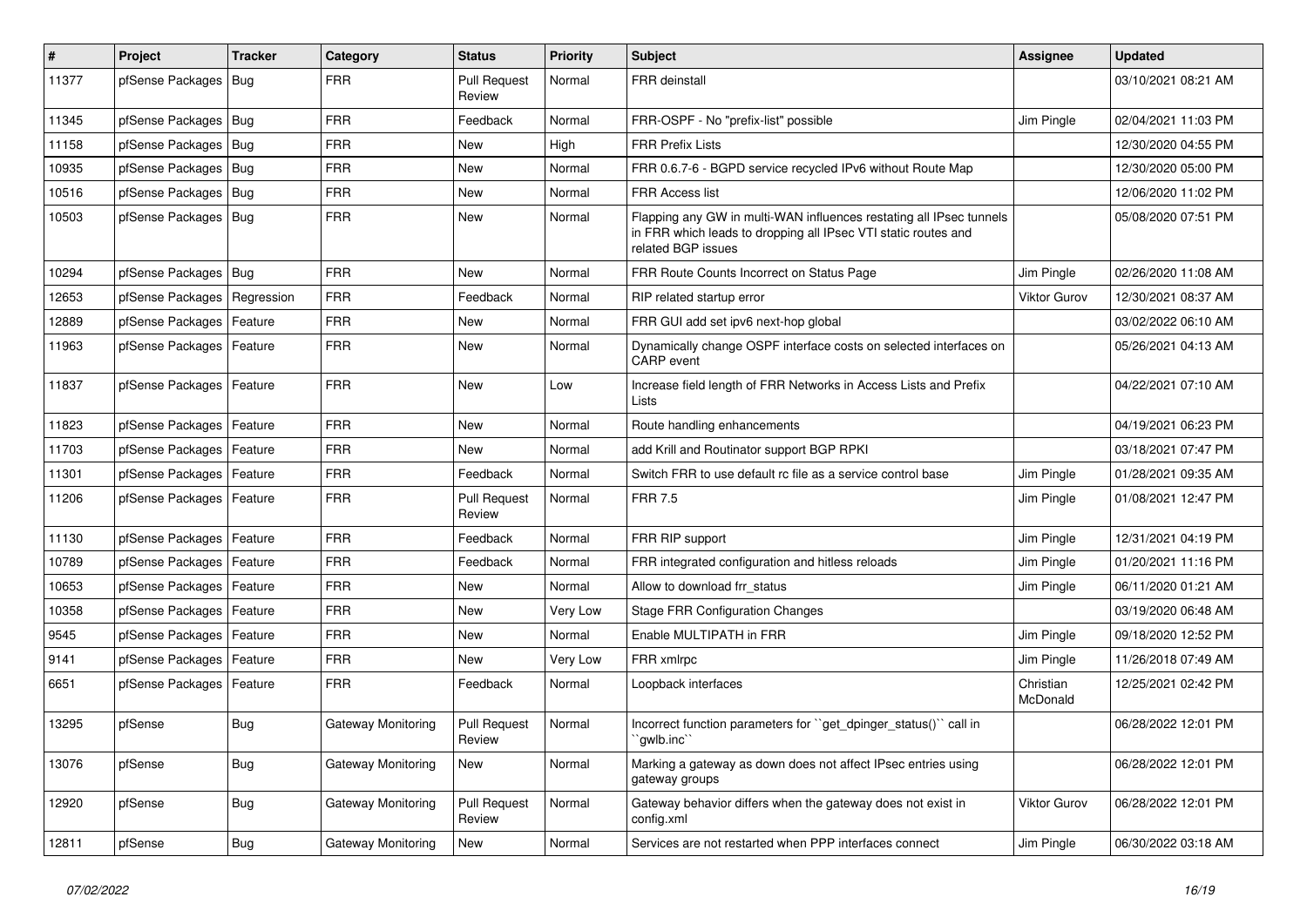| ∦     | Project      | <b>Tracker</b> | Category                  | <b>Status</b>                 | <b>Priority</b> | Subject                                                                                                                                        | Assignee            | <b>Updated</b>      |
|-------|--------------|----------------|---------------------------|-------------------------------|-----------------|------------------------------------------------------------------------------------------------------------------------------------------------|---------------------|---------------------|
| 11960 | pfSense      | <b>Bug</b>     | Gateway Monitoring        | Feedback                      | Normal          | Gateway Monitoring Traffic Goes Out Default Gateway                                                                                            |                     | 12/20/2021 05:43 AM |
| 8192  | pfSense      | <b>Bug</b>     | Gateway Monitoring        | <b>New</b>                    | Low             | dpinger - Change in ISP link-local IPv6 address drops connectivity                                                                             | Luiz Souza          | 11/05/2020 07:31 AM |
| 6333  | pfSense      | <b>Bug</b>     | Gateway Monitoring        | Confirmed                     | Normal          | Bootup starts/restarts dpinger multiple times                                                                                                  | Luiz Souza          | 11/16/2020 01:11 PM |
| 3132  | pfSense      | <b>Bug</b>     | Gateway Monitoring        | In Progress                   | Normal          | Gateway events for IPv6 affect IPv4 services and vice versa                                                                                    | <b>Viktor Gurov</b> | 06/28/2022 12:01 PM |
| 13242 | pfSense      | Feature        | Gateway Monitoring        | New                           | Normal          | Enhancements to static route creation/deletion for dpinger monitor<br>IP <sub>s</sub>                                                          |                     | 06/03/2022 11:20 AM |
| 7671  | pfSense      | Feature        | Gateway Monitoring        | New                           | Normal          | Gateway Monitoring Via Custom Script or Telnet.                                                                                                |                     | 09/18/2020 02:59 PM |
| 3859  | pfSense      | Feature        | <b>Gateway Monitoring</b> | New                           | Low             | Make it possible to set the source IP address for gateway monitoring                                                                           |                     | 11/06/2016 10:12 PM |
| 13328 | pfSense Plus | Bug            | Gateways                  | New                           | Normal          | Wireguard Site-to-Site broken after upgrade to 22.05                                                                                           |                     | 07/02/2022 04:02 AM |
| 13320 | pfSense Plus | <b>Bug</b>     | Gateways                  | New                           | Normal          | IP aliases with a CARP VIP parent are not available as VIP choices<br>for gateway groups                                                       |                     | 06/29/2022 02:03 PM |
| 12942 | pfSense      | <b>Bug</b>     | Gateways                  | New                           | Normal          | Code to kill states for old gateway when reconnecting an interface is<br>incorrect                                                             | Jim Pingle          | 06/28/2022 12:01 PM |
| 12857 | pfSense      | Bug            | Gateways                  | New                           | Normal          | Firewall gateway goes away when making changes to Bridge0<br>device                                                                            |                     | 02/27/2022 11:20 AM |
| 12764 | pfSense      | Bug            | Gateways                  | New                           | Normal          | VTI gateway status is pending after assigning the VTI interface                                                                                |                     | 02/07/2022 05:41 AM |
| 12632 | pfSense      | Bug            | Gateways                  | New                           | High            | Assigning a /30 WAN IP address at the console does not save the<br>gateway correctly                                                           |                     | 06/28/2022 12:01 PM |
| 10875 | pfSense      | Bug            | Gateways                  | New                           | Normal          | PPP periodic reset does not fully restore gateway group round-robin<br>functionality                                                           | Luiz Souza          | 11/05/2020 07:44 AM |
| 9650  | pfSense      | <b>Bug</b>     | Gateways                  | New                           | Normal          | IPv6 connection drops (ir-)regular on Kabelvodafone (German cable<br>$ISP)$                                                                    |                     | 07/27/2019 07:14 AM |
| 8846  | pfSense      | Bug            | Gateways                  | New                           | Low             | Misleading gateway error message adding/editing static routes using<br>a disabled interface                                                    |                     | 08/21/2019 11:29 AM |
| 8343  | pfSense      | Bug            | Gateways                  | New                           | Normal          | Gateway Routes (Default Routes) not removed in Kernel when<br>removed from GUI                                                                 |                     | 05/14/2020 01:22 AM |
| 11570 | pfSense      | Regression     | Gateways                  | <b>Pull Request</b><br>Review | Normal          | Gateway monitoring services is not always restarted on interface<br>events, which may prevent a WAN from recovering back to an online<br>state | <b>Viktor Gurov</b> | 06/28/2022 12:01 PM |
| 13294 | pfSense      | Feature        | Gateways                  | New                           | Low             | Change gateway name                                                                                                                            |                     | 06/22/2022 06:07 PM |
| 12077 | pfSense      | Feature        | Gateways                  | New                           | Normal          | Allow stick-connections per gateway group                                                                                                      |                     | 06/24/2021 08:45 AM |
| 11213 | pfSense      | Feature        | Gateways                  | New                           | Low             | Option to mark gateway as down directly from Table                                                                                             |                     | 01/03/2021 07:09 AM |
| 8743  | pfSense      | Todo           | Gateways                  | New                           | Low             | Gateway Groups page should list gateways in tier order                                                                                         |                     | 08/14/2019 12:16 PM |
| 12214 | pfSense Docs | Todo           | General                   | New                           | Low             | Connect to WebGui.                                                                                                                             |                     | 08/05/2021 04:39 AM |
| 12570 | pfSense Docs | Correction     | General                   | New                           | Normal          | Active appliance list missing 6100                                                                                                             |                     | 12/06/2021 11:41 AM |
| 10821 | pfSense Docs | Correction     | General                   | New                           | Normal          | Use neutral language alternatives                                                                                                              | Jim Pingle          | 09/23/2020 10:43 AM |
| 9370  | pfSense Docs | Correction     | General                   | In Progress                   | Normal          | Update old screenshots                                                                                                                         | Jim Pingle          | 12/03/2021 09:55 AM |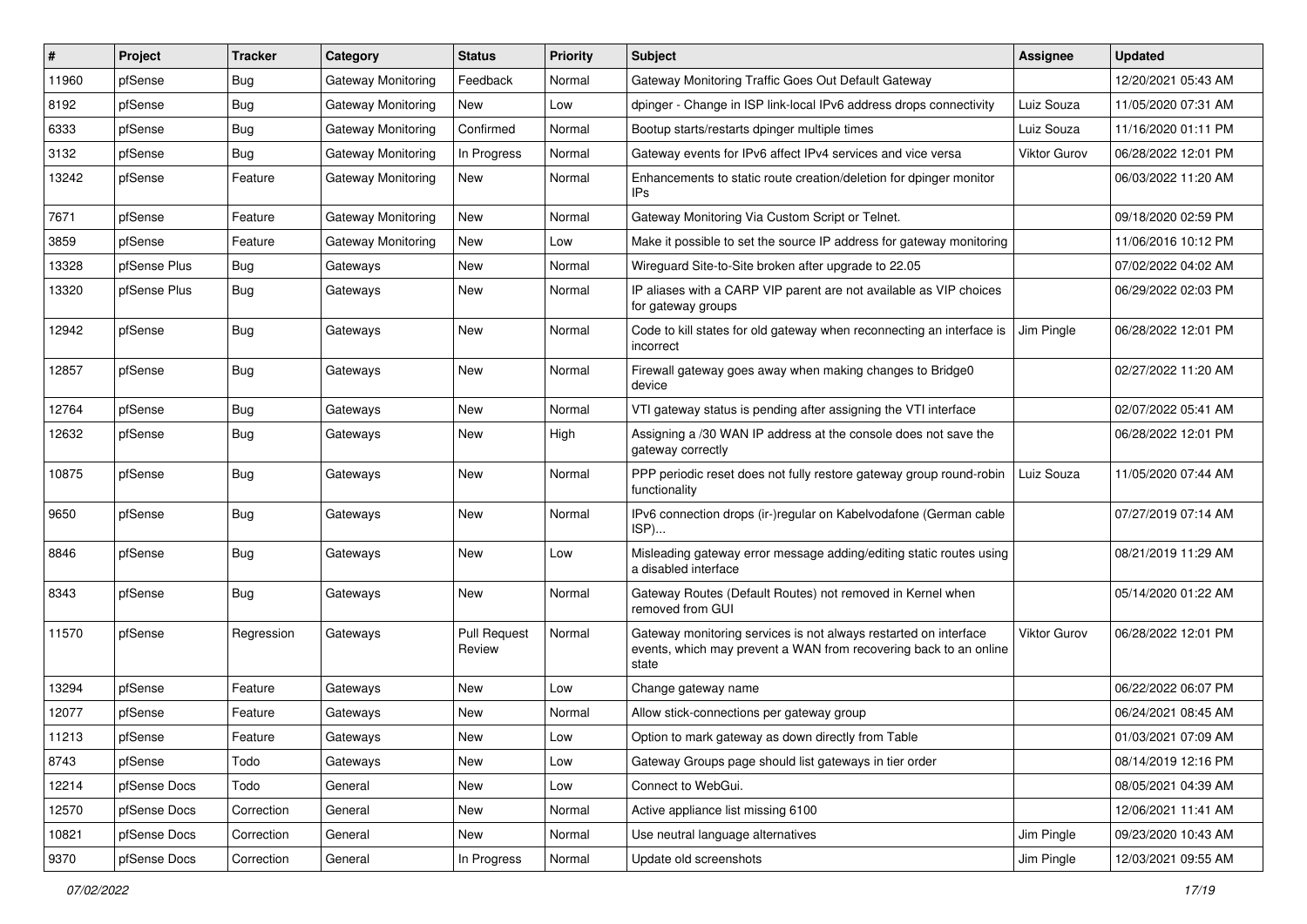| $\vert$ # | Project                    | <b>Tracker</b>     | Category | <b>Status</b> | <b>Priority</b> | Subject                                                                        | Assignee            | <b>Updated</b>      |
|-----------|----------------------------|--------------------|----------|---------------|-----------------|--------------------------------------------------------------------------------|---------------------|---------------------|
| 12805     | pfSense Docs               | <b>New Content</b> | General  | New           | <b>Very Low</b> | Add documentation about what triggers a notfication                            |                     | 02/15/2022 05:10 PM |
| 12804     | pfSense Docs               | <b>New Content</b> | General  | <b>New</b>    | Very Low        | Create Slack documentation                                                     |                     | 02/15/2022 04:59 PM |
| 13098     | pfSense Packages           | Bug                | haproxy  | Feedback      | Low             | HAProxy Virtual IP broken link under Frontend setup                            |                     | 04/27/2022 08:35 AM |
| 13022     | pfSense Packages           | Bug                | haproxy  | Feedback      | Normal          | HAProxy - Sub Frontends ignore Client verification CA certificates             |                     | 04/06/2022 12:55 PM |
| 11937     | pfSense Packages           | Bug                | haproxy  | Feedback      | Normal          | HAproxy "Use Client-IP" option breaks Captive Portal                           | Viktor Gurov        | 06/22/2021 08:48 AM |
| 11756     | pfSense Packages   Bug     |                    | haproxy  | Feedback      | Normal          | HaProxy does not transfer backend states during reload                         | Viktor Gurov        | 07/14/2021 01:21 PM |
| 11491     | pfSense Packages   Bug     |                    | haproxy  | Feedback      | Normal          | haproxy-devel v0.62 2 - startup error 'httpchk'                                | <b>Viktor Gurov</b> | 06/22/2021 08:46 AM |
| 11135     | pfSense Packages           | Bug                | haproxy  | Feedback      | High            | HAproxy OCSP reponse crontab bug                                               | Viktor Gurov        | 09/10/2021 11:51 AM |
| 11036     | pfSense Packages           | Bug                | haproxy  | New           | Normal          | <b>HAproxy ACL</b>                                                             |                     | 02/11/2022 11:27 AM |
| 11000     | pfSense Packages           | Bug                | haproxy  | New           | Very Low        | haproxy deprecated trick suggested                                             |                     | 12/23/2020 02:55 PM |
| 10936     | pfSense Packages           | Bug                | haproxy  | Feedback      | Normal          | both haproxy/haproxy-devel non-existent option lb-agent-chk                    |                     | 04/21/2022 12:40 PM |
| 9500      | pfSense Packages   Bug     |                    | haproxy  | New           | Normal          | HAproxy does not delete non-applicable action config                           |                     | 01/18/2022 06:28 AM |
| 9335      | pfSense Packages           | Bug                | haproxy  | Feedback      | Normal          | Stored XSS in HAProxy / haproxy_listeners_edit.php                             | Jim Pingle          | 02/18/2019 09:35 AM |
| 9261      | pfSense Packages           | Bug                | haproxy  | New           | Normal          | haproxy GUI failure                                                            |                     | 01/08/2019 12:41 PM |
| 9247      | pfSense Packages           | Bug                | haproxy  | <b>New</b>    | Low             | HAProxy multiple server selection on stats pages doesn't work                  |                     | 01/02/2019 04:44 PM |
| 8902      | pfSense Packages   Bug     |                    | haproxy  | New           | Normal          | HAproxy package not use custom DNS for lookup on apply new<br>config           |                     | 09/16/2018 08:16 AM |
| 8438      | pfSense Packages           | Bug                | haproxy  | New           | High            | haproxy: can't use ACL for cert with http-response actions                     |                     | 05/24/2018 01:12 PM |
| 8213      | pfSense Packages           | Bug                | haproxy  | New           | Normal          | acl src file not populated from alias                                          |                     | 12/21/2017 02:02 PM |
| 7462      | pfSense Packages   Bug     |                    | haproxy  | New           | Normal          | HAproxy not rebinding properly after WAN DHCP IP change                        |                     | 01/11/2018 09:15 AM |
| 7039      | pfSense Packages           | Bug                | haproxy  | Feedback      | Normal          | HAProxy backend configuration does not handle intermediate CAs<br>properly     |                     | 04/21/2022 12:40 PM |
| 6861      | pfSense Packages           | Bug                | haproxy  | <b>New</b>    | Normal          | Ha-Proxy duplicated backend used in place of original backend                  |                     | 02/18/2019 05:30 PM |
| 6784      | pfSense Packages   Bug     |                    | haproxy  | New           | Normal          | HAProxy version .48 will not use URL Table Alias for front end<br>listener     |                     | 02/18/2019 05:32 PM |
| 12465     | pfSense Packages           | Feature            | haproxy  | New           | Normal          | Add forwardfor advanced usecases                                               |                     | 10/16/2021 07:35 PM |
| 10779     | pfSense Packages           | Feature            | haproxy  | Feedback      | Normal          | <b>HAProxy SSL/TLS Compatibility Mode</b>                                      | <b>Viktor Gurov</b> | 04/22/2022 02:20 AM |
| 10739     | pfSense Packages   Feature |                    | haproxy  | Feedback      | Normal          | Update HAproxy-devel package to 2.2 and HAproxy to 2.0                         | <b>Viktor Gurov</b> | 10/03/2021 03:53 PM |
| 9648      | pfSense Packages   Feature |                    | haproxy  | New           | Very Low        | Multiple node Sync HAProxy configuration to backup CARP<br>members via XMLRPC. |                     | 07/25/2019 10:04 AM |
| 9599      | pfSense Packages           | Feature            | haproxy  | New           | Normal          | Support for "peers" in HAproxy                                                 |                     | 06/25/2019 01:47 AM |
| 9077      | pfSense Packages           | Feature            | haproxy  | New           | Normal          | haproxy UI: Add seperator lines                                                |                     | 10/29/2018 06:06 AM |
| 8982      | pfSense Packages   Feature |                    | haproxy  | New           | Normal          | HAproxy ACL support for map in configuration UI                                |                     | 06/25/2019 01:49 AM |
| 8869      | pfSense Packages   Feature |                    | haproxy  | New           | Normal          | HAproxy should use RFC 7919 DH parameter files                                 |                     | 10/17/2018 10:46 AM |